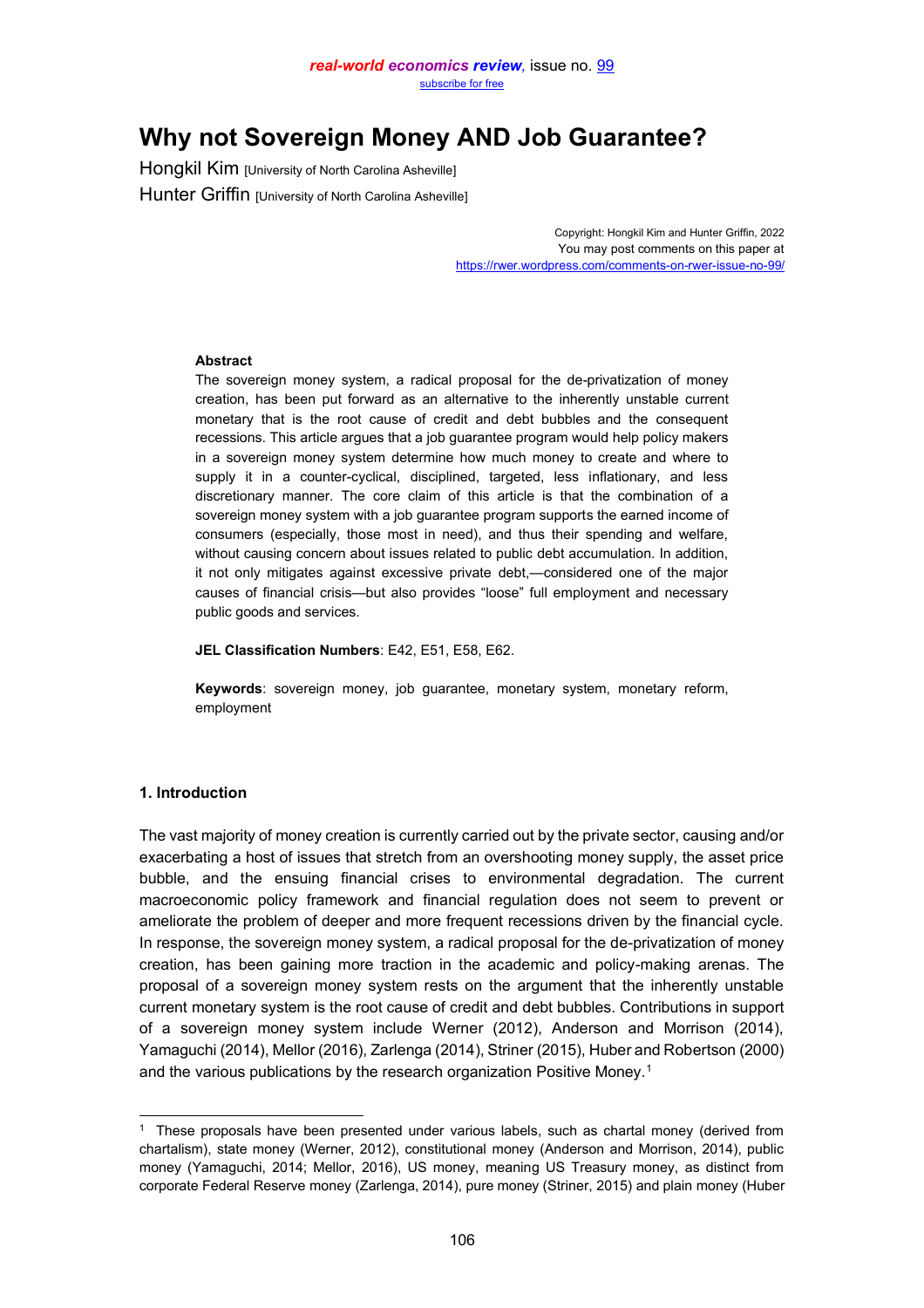While sovereign money provides a new alternative monetary system to the current bank creditdriven economy, the proposals do not identify which specific program(s), through which new money is injected, could produce the best macroeconomic results. This article discusses how a job guarantee program can help policy makers in a sovereign money system determine how much money to create and where to supply it in a counter-cyclical, disciplined, targeted, less inflationary, and less discretionary manner. The core claim of this article is that the combination of a sovereign money system with a job guarantee program would support the earned income of consumers *(especially, those most in need)*, and thus their spending and welfare, without causing concern about issues related to public debt accumulation. In addition, it would not only help mitigate against excessive private debt—considered one of the causes of the 2007-2008 global financial crisis—but also provide full-employment and necessary public goods and services that are not produced by the profit-seeking private sector.

The paper is organized as follows: first, we briefly explain the sovereign money system as a viable way to address the problems of the current monetary system; in section three, we present the problems that could arise if the sovereign money system were adopted; in section four, we discuss what a job guarantee system is and how it could address the issues put forward in the previous section; in section five, we argue that a job guarantee program is superior in benefits to both universal basic income and demand management policies, both of which are commonly presented as supplements to the sovereign money initiative; in section six, we address the remaining arguments against the viability of a job guarantee system; section seven sets out our conclusions.

## **2. Sovereign Money System**

The sovereign money system has been proposed to address the problems that fundamentally stem from excessive bank money creation. In the current system, most of the money circulating in the USA and many other developed economies is created by private commercial banks. Banks create money when they grant a loan, and the amount generated is precisely equivalent to the value of the loan. Banks do not need savers' deposits or reserves for the lending process, but simply credit (issue) their clients' accounts at the banks (their liabilities).<sup>2</sup> These newlycreated bank deposits (credit) should be considered money because they are universally accepted within national borders, supported by the state and thus free of credit risk to some extent.<sup>3</sup> This form of money creation is the result of the evolution of the banking sector in a largely anti-regulatory environment that adheres to the belief in self-regulating markets, especially after the gold-dollar standard in the Bretton Woods era. Since then, private banks have taken a dominant role in money creation, while the central banks reacted and refinanced fractionally, thereby supporting the excessive creation of bank money (Huber, 2020). In such a

and Robertson, 2000). The term sovereign money (the Positive Money group and Huber) will be used in this paper because it best encapsulates the core idea.

<sup>&</sup>lt;sup>2</sup> Banks need reserves for providing payment services to their clients but not for credit services. They first grant a loan and then use or look for reserves to provide payment services or to possess required reserves. Bank money creation is therefore not constrained by reserves or savers' deposits.

<sup>3</sup> Deposit insurance (the government guarantee on bank deposits) is currently capped at £75,000 per customer in the UK,  $€100,000$  in the Eurozone and \$250,000 in the USA. The government can enhance the liquidity of other monetary instruments by ensuring par convertibility into the national currency and par convertibility among instruments at the same level of the monetary hierarchy (Tymoigne, 2020).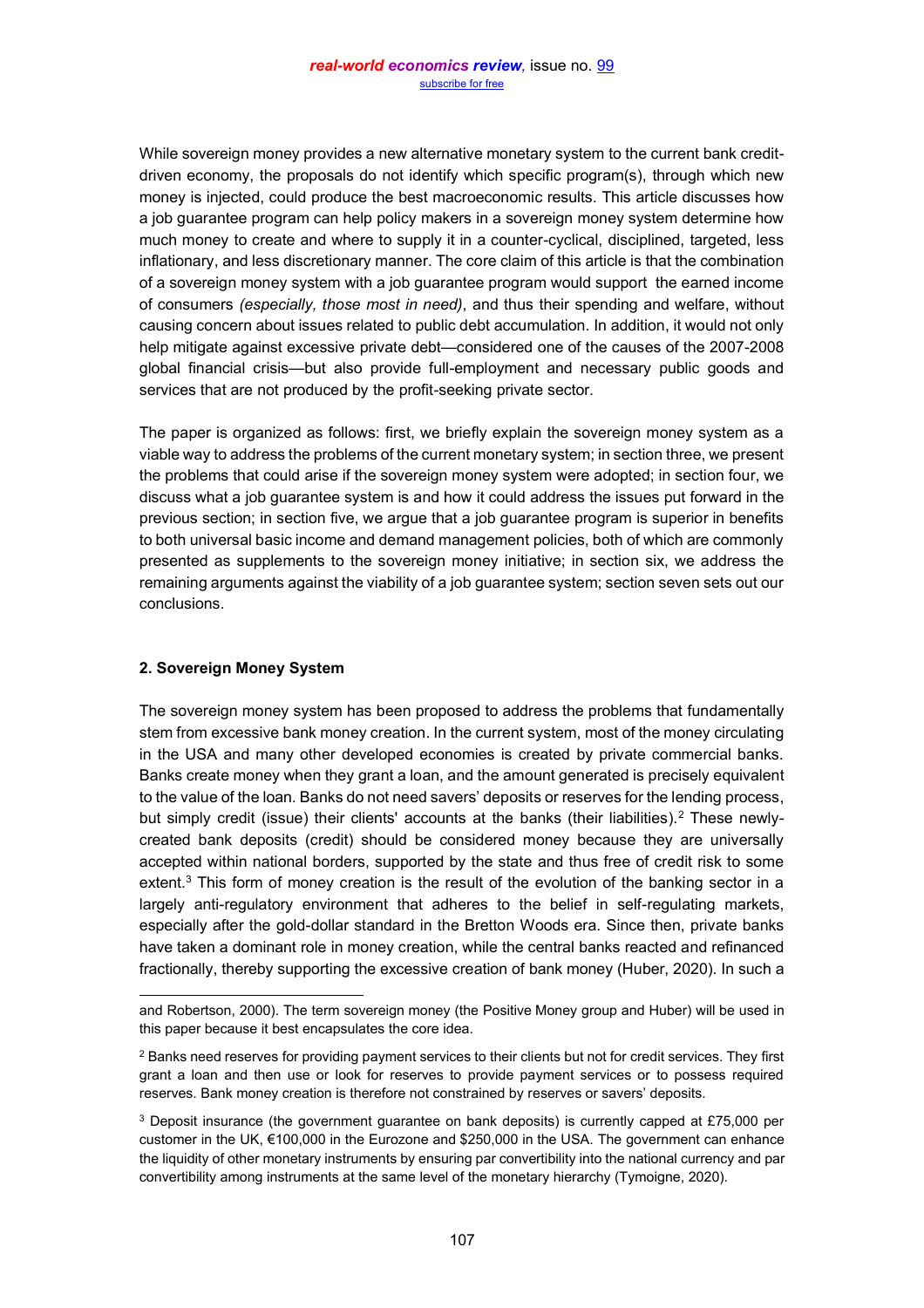system, a majority of the money supply is determined by the ability and willingness of profitseeking banks to lend, and of households and firms to borrow, whereas the central bank has a limited and uncertain impact on the money supply.

The downside of the current system is that it entails a myriad of problematic economic, social and environmental consequences. These problems include, but are not limited to the following: procyclical and irresponsible credit creation by banks, which leads to inflation and asset bubble and bust cycles that cause recurrent panics and crises (Del Mar, 1895; Shaw, 1896; Zarlenga, 2002; Benes and Kumhof, 2012; Kindleberger and Aliber, 2015); an allocation of newly-created money towards non-productive and speculative uses, since commercial banks are profitseeking entities unconcerned with the wider consequences of their decisions (Werner, 2012; Turner, 2015); and finally, the inexorable link between GDP growth and disproportionate increases in debt, which causes an arbitrary and inequitable distribution of wealth and environmental despoliation (Hickel, 2016). Such unrestrained creation of debt and money does not show any signs of being self-limiting, and it demonstrates the failure of attempts by monetary authorities to exert control over bank money creation and the increasing use of money substitutes.

These serious and damaging issues call for a change in the structure of the monetary and financial system, and, in response, the sovereign money system has been put forward as a radical way of preventing the financial crises inherent in the current system. The main proposal is that the power of money creation should be taken out of the hands of private commercial banks and placed solely into the hands of the public sector.<sup>4</sup> A sovereign money system can be defined summarily as the full nationalization of money and 100% reserve banking.<sup>5</sup> The central bank would be the only economic entity endowed with the power of money creation. It would determine the proper timing and quantity of money to be injected into the economy, based on monetary policy goals set by the legislative body (i.e., the US Congress or the British Parliament). The treasury would determine where and how this money would make its way into the real economy. The treasury would usually have to decide to whom this money would be allocated and inform the central bank of this in advance so that the latter can make a better decision on the amount of money needed based on an estimation of its likely impact on aggregate demand. $6$  The central bank, with the treasury's help, would ensure that sufficient

<sup>4</sup> A sovereign money system is, in this sense, a monetary reform rather than a financial reform or policy (or fiscal) reform. This monetary reform is not a one-size-fits-all solution to a variety of economic issues, but makes reform measures in banking, financial market, policy more effective, much leaner and less bureaucratic under a stable well-managed monetary system than they currently are (Huber, 2017).

<sup>5</sup> Huber (2014) states that a sovereign money system is sometimes mistakenly viewed as a Chicago plan with 100% reserve banking (e.g. Soddy, 1934; Fisher, 1935; Benes and Kumhof, 2012). Although both approaches share the same goal of bringing money creation under public control, the full reserve system is a double-circuit system in which demand deposits (bank money) circulate in the non-bank private sector and reserves (central bank money) are used among banks (account holders at the central bank), whereas the sovereign money system is a single circuit system on the basis of sovereign money only, issued by the central bank. It should also be noted that a sovereign money system nationalizes money, not banking.

 $6$  The central bank and the treasury are politically independent in the sense that the former has independence of tools (sovereign money creation) and goals (inflation, etc.) and the latter has no control over when and how much money is created, that is, the sovereign money system separates the monetary power of the central bank from the fiscal power of the treasury (Huber, 2017). However, the treasury and the central bank must work extensively together for monetary and fiscal operations to work properly in order to achieve price stability. The central bank, for example, must take the treasury's preferred methods of distributing money into account in order to decide the optimal amount of any new money injection.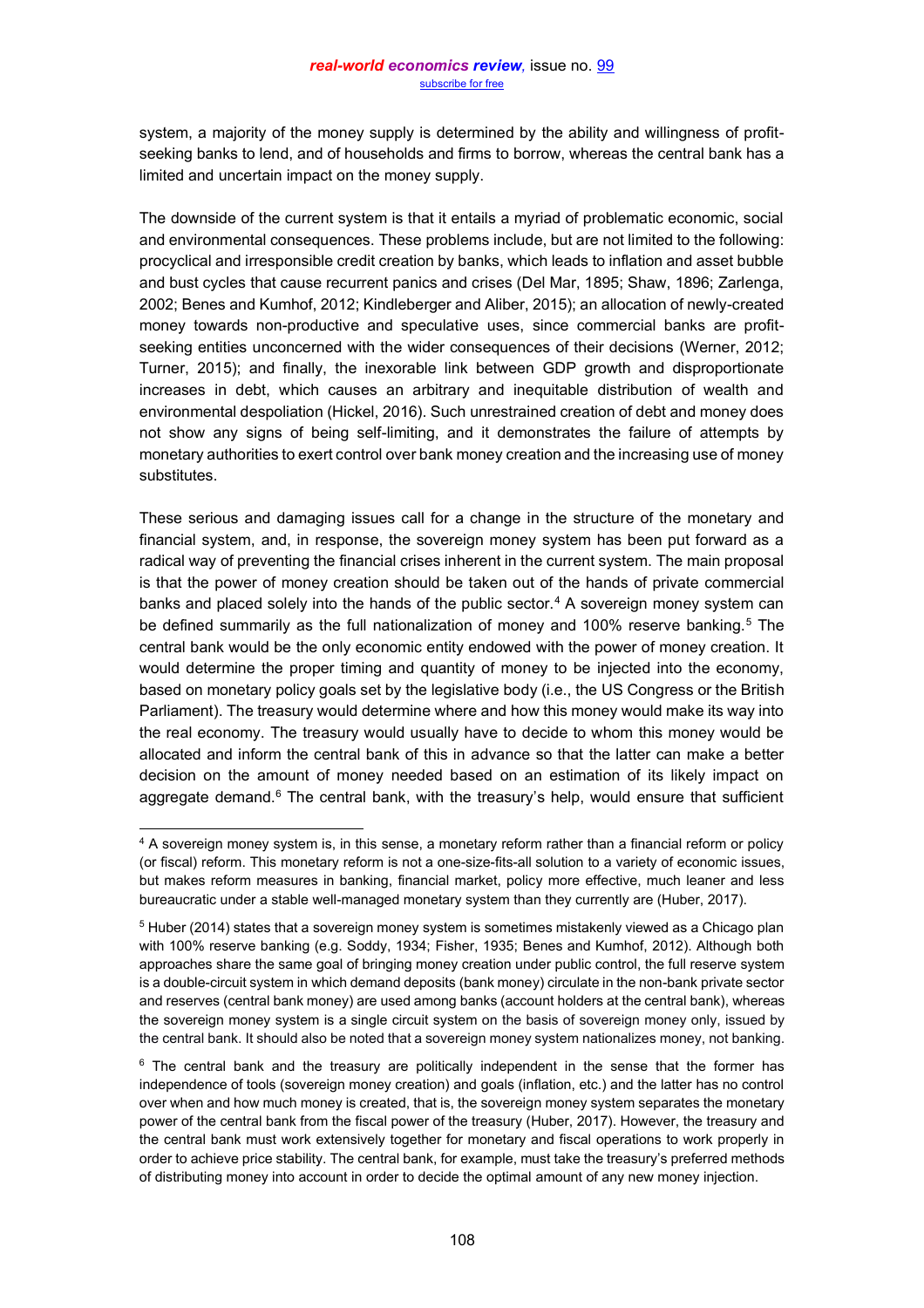sovereign money is created and circulated in the real economy for the financing needed for the economy's capital development, thus preventing the tendency towards the outgrowth of non-GDP finance over GDP-contributing activities.<sup>7</sup> This is because when money is used for anything that increases the productive capacity of the economy it maintains its economic value, or the purchasing power, which is, in turn, determined by the overall productivity of the economy with a given amount of money.

In the sovereign money system, commercial banks would be purely financial intermediaries without any power to create money. They would be able to lend money already created (or temporarily lent at an interest rate) by the central bank and/or deposited (or funded) by their clients (creditors).<sup>8</sup> In this way, the central bank would restrain the banks' ability to create additional money. Since banks are 100% backed by reserves, they do not need publicly-funded deposit insurance, which automatically prevents a bank run. In addition, the deposittaking/payment services would be completely separate from investment and merchant banking services, and hence there could be no problem of using customers deposits for speculation or "bailing out" speculative activities to save the payment system. This would minimize lender-oflast-resort facility support and its associated moral hazard, and further encourage prudent lending practices. The proposal for a sovereign money system fundamentally rests on the argument that financial instability caused by excessive bank money growth can be avoided by giving the central bank full, direct control of (not merely influence over) money supply and the sufficient and appropriate allocation of money for public purposes.

Under this new monetary system, the central bank would agree to hold a portion of government debt permanently in the treasury account. However, in issuing perpetual zero-coupon bonds (also known as, non-interest-bearing credit with unspecified maturity), the treasury would be creating liabilities that are unlike conventional government debt. These bonds would not incur any financial obligation on the part of the government and thus would remove the need for continuously refinancing public debt. There would be no need for bond insurance or even tax collections to finance government spending.<sup>9</sup> Newly-created sovereign money would be simply credited to the treasury account at the central bank and distributed into the economy through treasury spending.10 In this way, the central bank would be allowed to contribute directly to funding the public budget.

 $\frac{7}{1}$  In the same spirit, Huber (2017, p. 167) explains "Even though debt-free sovereign money is not in itself a promise to repay, it is a promise to be productive, and a promise to keep control of the money supply, excluding overextension as well as shortages, in correspondence with actual levels of economic output."

<sup>&</sup>lt;sup>8</sup> Sovereign money does not appear as a liability of banks. When sovereign money is obtained by issuing debt, that debt is a liability, but the money obtained is an asset of the banks. Without such money-creating power, banks would still provide account management and payment services (transferring existing sovereign money into and out of accounts).

<sup>&</sup>lt;sup>9</sup> Under the sovereign money system, outstanding government bonds disappear as they mature. Moreover, the purpose of tax would be: 1) to create a demand for sovereign money and 2) to adjust aggregate demand to a desired level, but not to fund government spending.

<sup>&</sup>lt;sup>10</sup> Balance sheet operations for central bank money creation and treasury spending are found in van Lerven (2016, p.50). Other proponents of the sovereign money system suggest that new money on a central bank balance sheet should be treated as government equity not as a government debt, in the same way that treasury coins are currently treated (Benes and Kumhof, 2012; Mayer, 2013; Gudehus, 2015)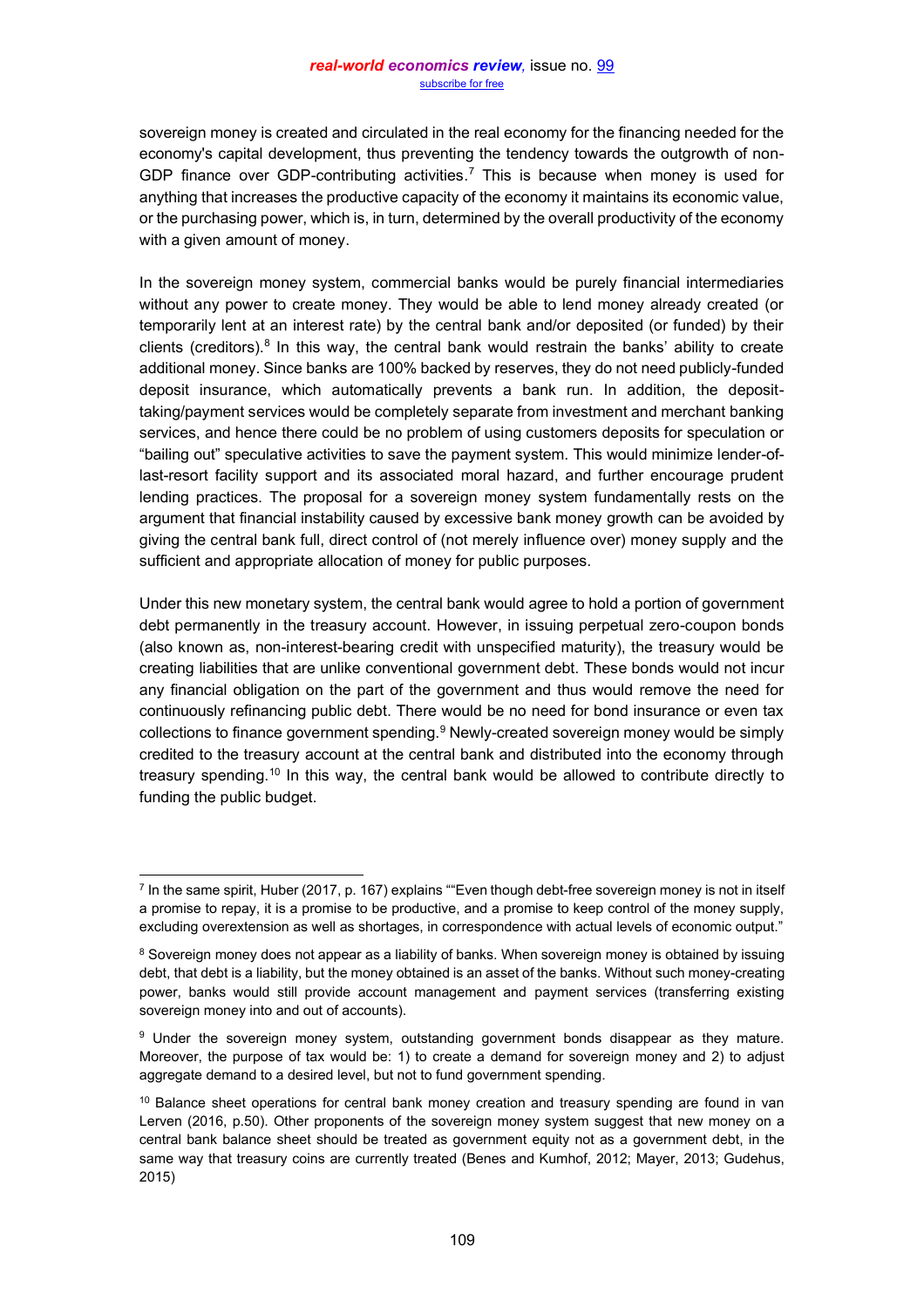The Sovereign money system is designed to stimulate spending in the real economy by increasing the disposable income levels in the private sector without a corresponding increase in the balance of private debt or marketable, interest-bearing public debt. Sovereign money creation will always increase the net financial assets of the private sector (van Lerven, 2016). This implies that the frequency and depth of recessions that come as a result of excessive private debt could decrease. This function is imperative in the current economy that is heavily dependent on leverage for growth. Having less existing debt would create less need to resort to the kind of aggressive growth promotion measures that are implemented at the cost of the environment. Moreover, the need for an austerity policy associated with the accumulation of public debt would diminish. This is why some call sovereign money "debt-free" money inasmuch as it is issued without a matching sale of government bonds.11 Likewise, sovereign-moneyfunded government expenditure is not defined as deficit spending since the government is not indebted, and thus not liable, to anyone. Attempts to run a balanced (or even surplus) budget to decrease otherwise escalating public debt would not be necessary. The system would thus avoid potential issues related to fiscal deterioration, such as crowding out, Ricardian equivalence effects, and the heightened risks associated with future interest rates, sovereign default, and monetization-driven depreciation and inflation (Kim, 2020). In a nutshell, sovereign money is expected to reduce private and public debt in the economy and minimize their potential adverse impacts on the economy.

Under a sovereign money system, once the central bank decides the adequate amount of new money to be created, the treasury would distribute it through following four channels, according to Dyson, Hodgson, and van Lerven (2016, p.4) from the Positive Money organisation in the UK:

- 1. Citizen's Dividends (equal grants paid to every citizen)
- *2. Increased government spending*
- *3. Reduced taxes (through tax reductions or rebates, using the newly-created money to compensate the government for the lower tax revenue)*
- 4. *Indirectly financing lending to businesses (via banks and non-bank lenders)*

To accommodate the needs of the real economy in the sovereign money system, Dyson, Hodgson, and Jackson (2015) propose a hybrid system in which central bank officials, with their best judgement and discretion, determine the amount of most of the money supply based on its goals, such as reaching a specific inflation rate according to the "target-based" regime, while a smaller amount would be injected "on-demand" to finance lending to businesses outside the FIRE sector (finance, insurance, real estate) to add responsiveness and flexibility to sovereign money creation. Although such a scheme seems better than the current monetary system in which overshooting and undershooting of the money supply frequently has destabilizing impacts on the financial system and the real economy, it is not without potential problems, as will be discussed in the next section.

 $11$  Wray (2019) considers this an "oxymoron" since non-interest-bearing, non-marketable sovereign money is still recorded on the liability side of the government. He claims that money is always debt and sovereign money is fundamentally debt issued by the government with different characteristics.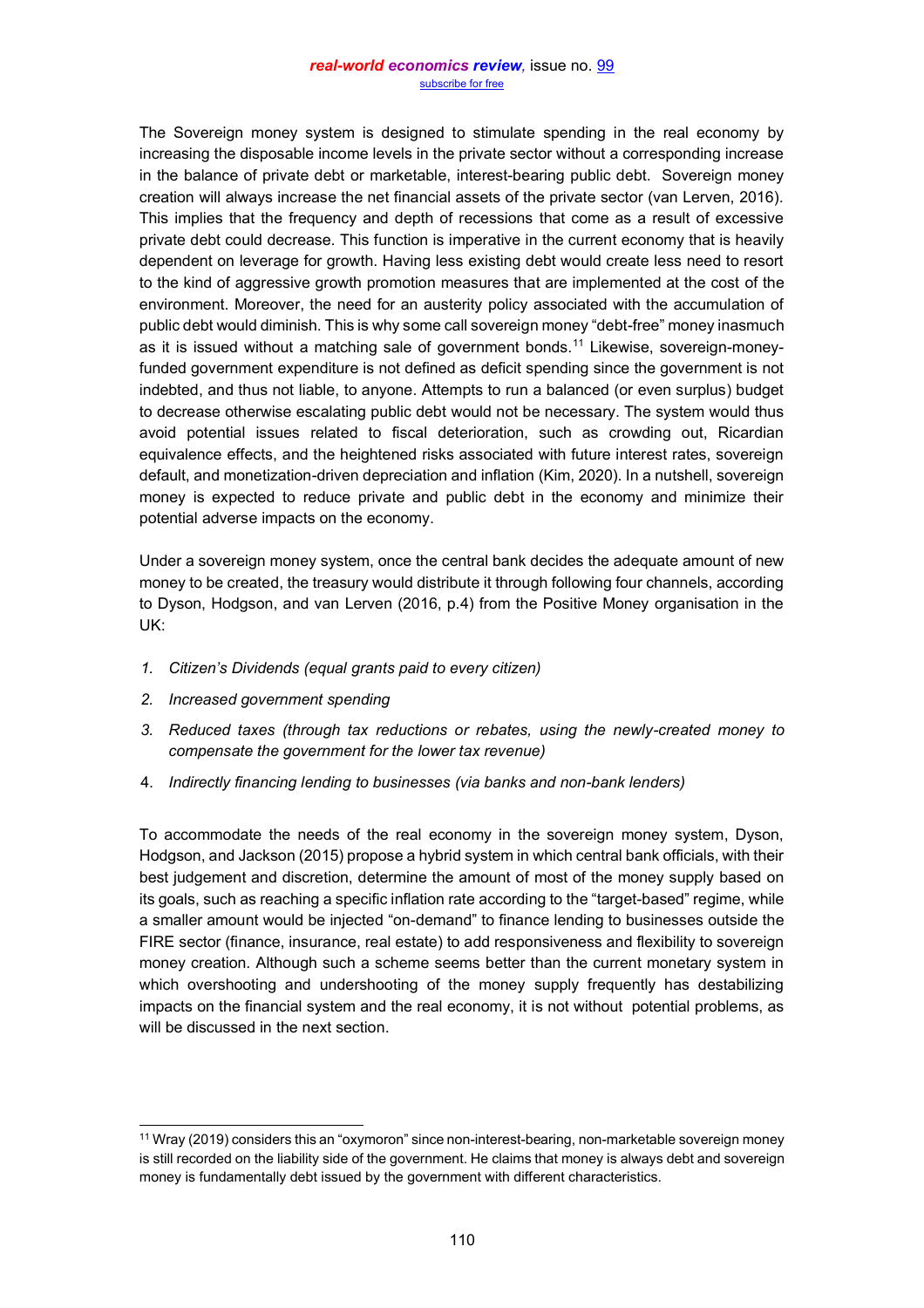## **3. Potential Problems in the Sovereign Money System**

One of the critical features of the sovereign money system is its counter-cyclicality. In a recession, demand stimulus through increased sovereign money supply is required to combat the deflationary environment caused by a decline in private sector spending (borrowing) and in the velocity of money. On the other hand, when private sector spending increases, as is characteristic of a boom, money creation must slow down (or even money destruction may be needed). The issue is, while it could operate countercyclically, how could it ensure that the money creation is appropriately modest and disciplined rather than inflationary, and at the same time sufficient rather than deflationary. In the same spirit, Adair Turner (2015), in his book *Between Debt and the Devil: Money, Credit, and Fixing Global Finance*, recognizes that there is no technical limit to such "overt money finance"—a term he uses as somewhat congruent with sovereign money creation—and, as such, there would be great temptation for excessive use. Consequently, he calls for the design of institutional mechanisms to guide the disciplined use of sovereign money when needed.

Another potential problem with money creation in the sovereign money system is one of speed. While sovereign money creation should be countercyclical, it would not do so automatically. Even if policy makers have perfect information and immediately respond to an ever-changing economy, there is a time lag between when policy makers identify problems, such as deflationary pressures, and when an implemented policy (injection of more sovereign money) has real effects on the economy, given that it takes 12 months for a change in aggregate demand to have an impact on inflation (Bank of England, 1999a and Dow, 2004). Moreover, negotiation or disagreement as to optimal policy within the central bank and the treasury in a given circumstance could add more time to the implementation of the policy. As a consequence, it could be difficult for the public sector, with lagging policy response and impact, to address in a timely manner the pressing issues in an inflationary or deflationary environment. Even if the money supply could be made more responsive and flexible through treasury lending programs, such money creation is fundamentally endogenous with no capacity to boost (dampen) a struggling (overheating) economy. For instance, in a balance sheet recession, where households and businesses are focused on de-leveraging, and thus are not incentivized by a lower interest rate to borrow more, this lending program would be ineffective or could even aggravate the situation (Koo, 2011). This implies that the primary method of sovereign money creation (depletion) by central bank officials is more needed, especially in critical times.

Furthermore, there are three layers of uncertainty associated with the central bank's decision as to the appropriate amount of sovereign money to be injected into the economy: 1) the economy is fundamentally uncertain and unpredictable, unlike the ergodic world that is assumed in neoclassical economics (Davidson, 1991; Lawson, 1988); 2) there is no correct model of the economy for the central bank to use as the basis for policy making (Bank of England, 1999b); 3) real time macroeconomic data are not available or, if any are available, they are the product of much revision and guesswork, which provides uncertainty about the assessment of the current economy and the impact of previous policy measures (Orphanides and van Norden, 2002). Due to these uncertainties, policy makers have to use a macroeconomic model and existing data that attempt to reflect the real economy as a guide rather than as a rule. The implication is that policy decisions and their impacts are determined by policy makers' subjective interpretation and judgement of data, their preferred economic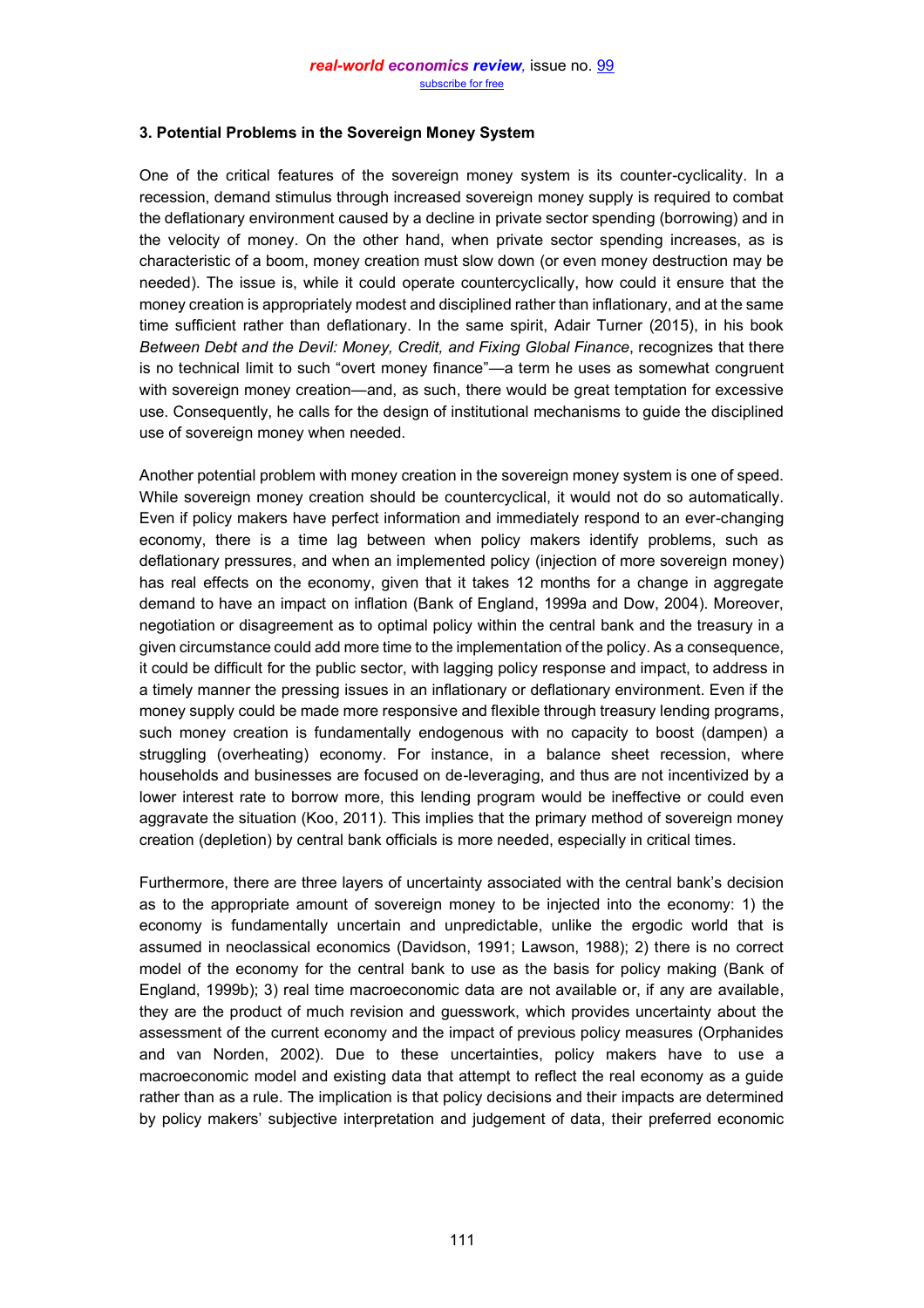model, and the response of the private sector to a new policy. This degree of discretion leaves the system vulnerable to policy mistakes and failures.<sup>12</sup>

One of the possible policy mistakes in a sovereign money system could be that the central bank/treasury's contribution to aggregate demand outpaces the productive capacity of the economy. Government counter-cyclical spending stabilizes inflation by setting a floor and a ceiling on aggregate demand and profits, but pump-priming of effective demand can induce ever higher profits and inflation (Minsky, 1975; Forstater, 2000). Since World War II, the reactions to recessions have continuously increased the relative size of the government and its primary spending on transfer payments, defense, and interest on debt, which are by nature non-targeted, unproductive, and thus inflationary.13 In an economic contraction, a discretionary "stop-go" stimulus policy can magnify an inflationary process, especially if coupled with supply shocks, such as drought, war, and oil price spikes. Minsky (2008) diagnosed the high inflation period of the 70s and contended that inflation was initially triggered by oil shocks and strong unions, but that what prolonged it was the expansionary fiscal policy. In short, a low tolerance of the central bank/government for unemployment and its support for unproductive consumption are conducive to an upward bias regarding prices. It is noted that sovereign money creation in general Keynesian expansionary policy has a strong tendency to fuel inflation.

Another possible critical flaw in the sovereign money system, as in other forms of government expenditures, must also be addressed: political abuse. Stimulus programs designed under a downturn are typically less effective since policymakers tend to pursue political more than economic objectives when the pressure on politicians to do something mounts. As Rajan (2010, p.114) states, "policy made in the midst of a downturn is often hurried, opportunistic, and poorly *thought out. Although deep crises offer an opportunity for serious rethinking and transformation, if new policies have to be devised in response to every downturn, the result is inappropriate, unpredictable, and excessive policy making*.<sup>"14</sup> In the name of stimulus to boost the economy, politicians may come up with new spending, tax, and lending programs, some of which may be intended to serve powerful interest groups and may not benefit the economy in the long run. Even apart from cronyism, partisan behavior would be a factor in policy making. With a limited amount of newly-produced sovereign money, the government in power is more likely to finance projects supported by their own political party. A government decision on how to spend the money and in which form would inevitably be political to some degree.

A further concern is that the discretionary nature of government spending can make households and businesses face tremendous anxiety about the possibility of a program being phased out. This uncertainty creates the very anxiety that the program was designed to avert, and minimizes the stimulative effects of the program due to increased hoarding of sovereign money (a decrease in marginal propensity to consume). The absence of universal health care or

<sup>&</sup>lt;sup>12</sup> Consider how much policy makers failed in many aspects during the 2007-2008 global financial crisis and the following recession: 1) they had not predicted the crisis; 2) they were not able to correctly assess the depth and severity of the crisis; 3) their policies did not result in the desired outcomes as evidenced by the many ad hoc alternative policies that had to be added to the conventional toolkit.

<sup>&</sup>lt;sup>13</sup> Minsky (2008) argues that the only time when such programs are non-inflationary is during financial crises and debt deflation, when households, firms and banks all start to deleverage.

<sup>&</sup>lt;sup>14</sup> During the Covid-19 pandemic, the long lasting negotiations in the US about the second stimulus package, despite the struggling economy, exemplifies how politicians may care more about upcoming elections than economic objectives.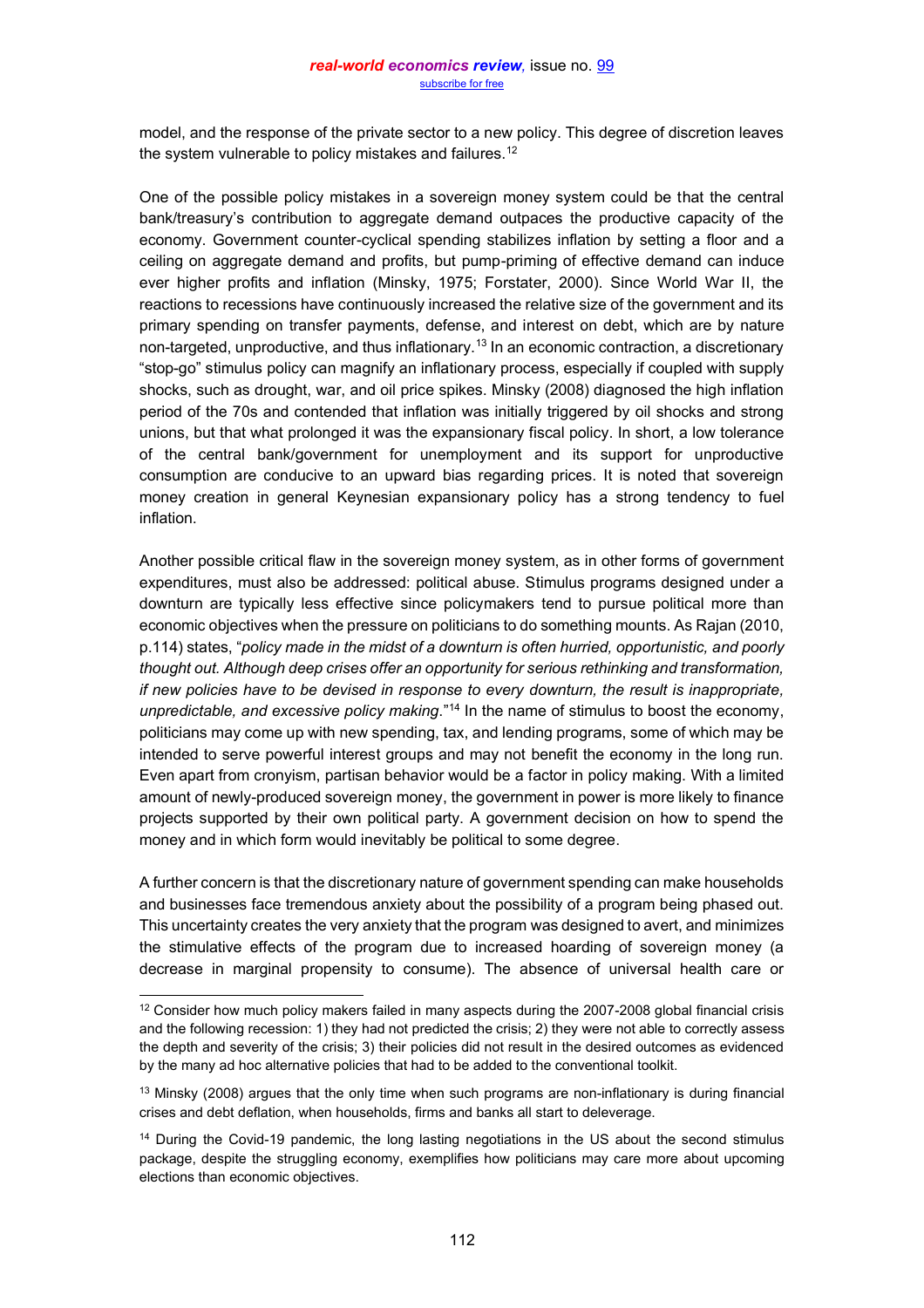affordable private medical insurance, as in the United States, compounds the suffering of the unemployed and the poor. Therefore, expanding a safety net program seems more advantageous than a discretionary one.

After considering the lagging, uncertain, inflationary, policy mistake-prone, and discretionary nature of sovereign money creation with its unpredictable impacts, and liability to indiscipline and political abuse, it is hard to be optimistic about this new system. Although issues regarding the creation and allocation of state-created money are open to debate, this paper contends that a job guarantee program is a beneficial form of government spending that addresses the issues discussed in this section, and is, moreover, a more wide-rangingly effective deployment than many of the suggested alternative complements to the sovereign money system.

## **4. Job Guarantee Program (JG)**

A job guarantee program would eliminate involuntary unemployment.<sup>15</sup> This program would offer a job to those who need one but cannot otherwise find work in the private sector. It would be financed by the federal government and administered locally (Wray, 1998; Mitchell and Muysken, 2008). This is because the federal government (the central bank) can create money and thus has the capability to fund the program effectively, while local governments are in a better position to assess the needs of their communities. Individuals employed in the initiative would work on a variety of projects to benefit their localities, such as environmental issues, public education, community projects, and support care for those in need, such as the elderly, disabled, sick, and children. These jobs would be specifically orchestrated so as not to compete explicitly with the private sector, minimizing crowding out. Instead, they would be designed to help the currently unemployed acquire jobs in the private sector by solving the problem of the stigma and lack of skills associated with long term unemployment.<sup>16</sup> For some, the job guarantee program are transitional with the expectation that public sector workers hired under the guarantee necessarily will return to the private sector for employment and should be trained to do so. Although a training component is an important aspect of the program, the objective should be to ensure that employees are highly productive in the tasks they perform under the program.

Individuals employed by the program would be paid minimum wage, along with benefits.17 Accordingly, it would provide a base level of acceptable and legal employee treatment and pay, as workers who were illegally receiving less pay and/or worse treatment in their current jobs would transfer to the jobs provided by the state. Thus, it would not only address unemployment, but also eliminate low wage, low benefit employment from the economy at large by compelling

<sup>&</sup>lt;sup>15</sup> The job guarantee program has a long history, but a modern form was developed by Minsky (1965), Harvey (1989, 2000), Wray (1998), Forstater (2003), and Mitchell and Muysken (2008), among others.

 $16$  The administrative foundation is already in place for such a program in many countries and the job guarantee program would simply build upon it. There is, for example, presently a network of unemployment offices in the US, known as the American Job Centers. Under the job guarantee program, they could act as employment offices through which the program could be administered (Tcherneva, 2020).

<sup>&</sup>lt;sup>17</sup> Many JG proponents claim 15 dollars an hour should be the minimum wage in the US, but this paper not make such a claim. The hourly wage, for instance, could depend on a country's growth strategy, such as export-led vs. consumption-led growth.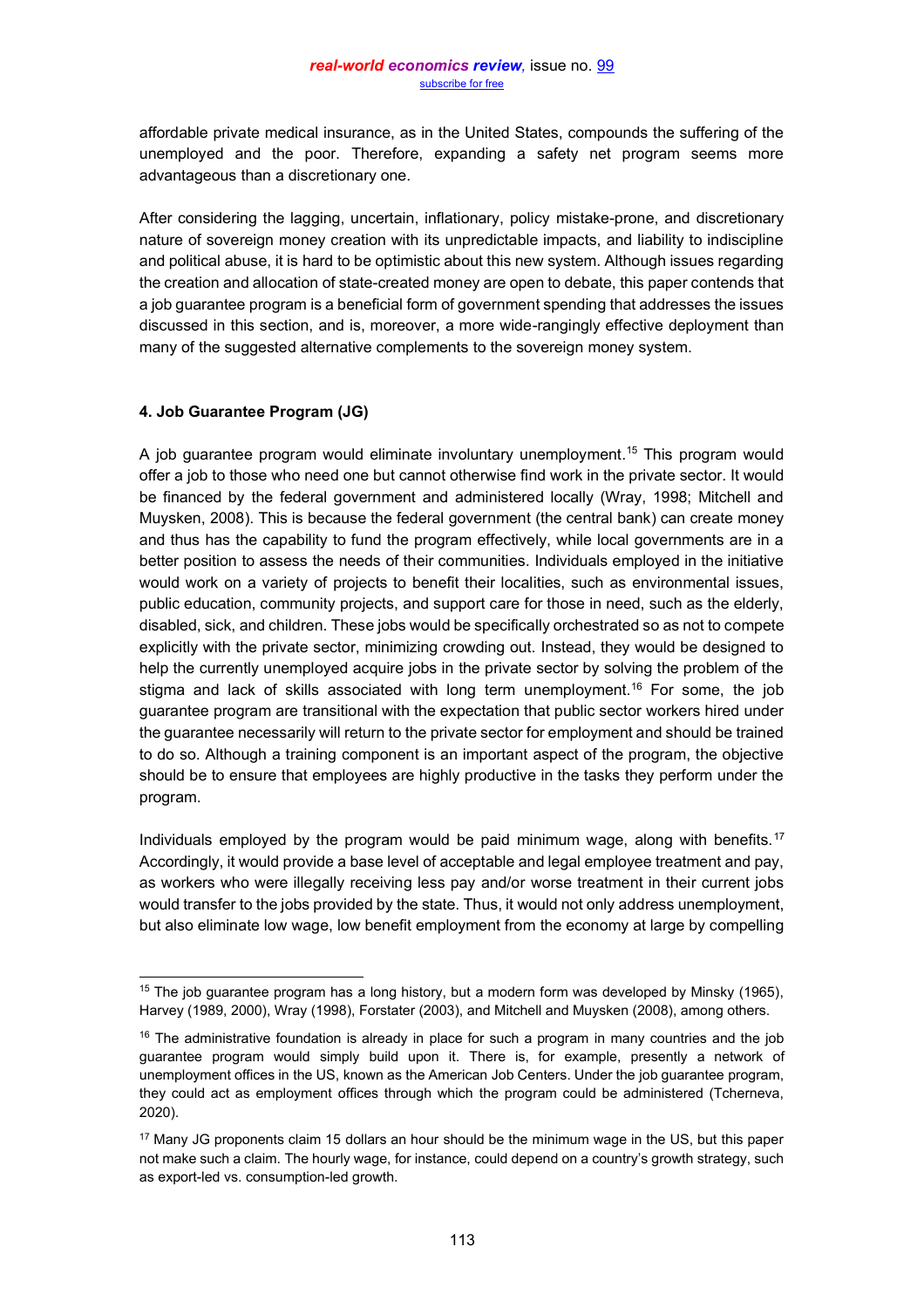private employers to match the minimum compensation package offered under the JG.<sup>18</sup> Furthermore, it would operate as a permanent employment safety net providing easy access to employment for workers in the labor force (Ormerod, 1994), since anyone who temporarily lost a job could be immediately hired in these programs without worrying about becoming unemployed again. The program ensures that even the lowest skilled, least experienced, most disadvantaged workers are able to find employment as well as skilled and experienced ones, each put into projects that suit their skills and qualifications from technical to intellectual activities. In this way, the nation would always remain at "loose" full employment (Mitchell and Wray, 2005).19

In addition to ensuring that every willing and able worker in the economy is employed, a job guarantee program would be self-adjusting by expanding in recessions and contracting in booms, in both cases stabilizing and stimulating the economy. This automatic component is a critical feature and one that separates it from other traditional discretionary stimulus proposals. Theoretically, sovereign money would have to be provided in correspondence to the economy's real growth potential and related finance (Dyson, Hodgson, and van Lerven, 2016). This means that central banks would have to respond to the current and forecasted GDP growth as a key indicator among others (despite its shortcomings, as mentioned in the previous section). A job guarantee program can help minimize the discretionary portion of the overall amount of sovereign money to be created, and thus minimize the difficulties in determining the exact optimum amount as well as the aforementioned problems. Instead of applying macroeconomic indicators that are uncertain and lagging by nature to imperfect models and producing policy that may lead to unexpected behavior by economic agents, a job guarantee program would respond directly to a key variable (employment) that determines the private sector's ability to spend. In this way, it would address the root cause (income) before symptoms (decline in aggregate spending or deflation) begin to appear. A job guarantee program would prevent a recession, not just act as a cure as in the Great Depression (Tcherneva, 2020). Thus, the program is both timely and efficient.

Furthermore, the program works as a tool for fiscal discipline. It automatically expands to the extent needed to ensure full employment in a recession. It sets a standard for a minimum level of sovereign money creation and can channel its spending where it is most needed, i.e., directly to the unemployed, by offering a job and earned income to anyone who needs it. Total income will go down as workers who flow into the program are most likely to earn less, but the program will nevertheless sustain their basic spending, thereby preventing further decline in GDP and the general price level. Of course, the central bank can and should create more money than just what is required to operate a job guarantee program, but the program still works as a useful benchmark as to an optimal amount of new money creation without an economic or political dispute. On the other hand, the program will shrink as more workers move to the private sector for higher pay during an economic expansion, which, in turn, necessarily slows down sovereign money creation. In such an inflationary environment, a decline in other forms of discretionary

<sup>&</sup>lt;sup>18</sup> Even though the government would set fixed wages, market forces would determine the size of the job guarantee program (the ratio of JG employment to total employment) as the program defensively responds to the private sector.

<sup>&</sup>lt;sup>19</sup> Some skilled workers who become unemployed may prefer to undertake full-time job searching rather than enrol in a job guarantee program as they usually have more savings or receive more generous redundancy payments. The relatively low pay will, in addition, disincentivize those workers from taking a job in the program. Therefore, there is no reason for the program to completely get rid of frictional unemployment.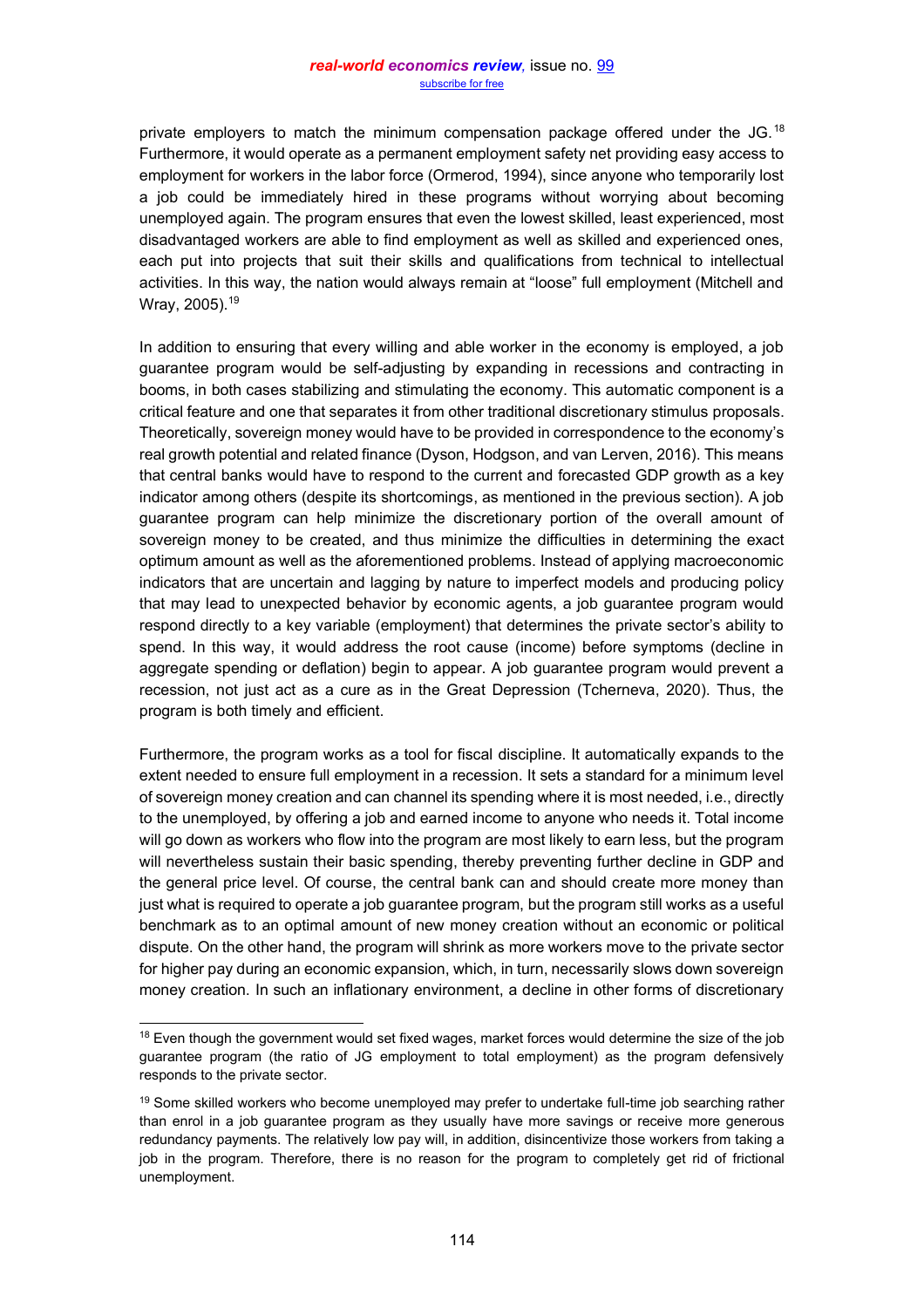spending and lending or an increase in taxes may also be necessary. A decline in the job guarantee program, however, can itself act a guide for a more disciplined use of sovereign money. This mechanism can also mitigate against policy mistakes, political abuse, and the uncertain and unpredictable nature of sovereign money creation. Additionally, unlike welfare programs that fade out in a recovery period, the job guarantee program would be a permanent employment safety net, and so make workers feel safer (because of guaranteed job opportunities) and healthier (because of health insurance made accessible by a job).

Similarly, a job guarantee program with a fixed wage provides an in-built inflation control device. In the current system, total income fluctuates by the lost (gained) income of the newly unemployed (employed) in a recession (expansion), whereas total income in a system supported by a job guarantee program varies only by the decreased (increased) total income of workers transferring jobs between the private sector with higher wages and the job guarantee program with minimum wage. Since this compositional shift in employment stabilizes total income, it would dampen demand-driven inflation and deflation. In addition, a job guarantee program would help to reduce cost-push inflation and deflation by stabilizing the price of labor (Wray, 1998; Mitchell and Muysken, 2008). This approach is contrasted with a Non-Accelerating Inflation Rate of Unemployment (NAIRU) regime in which price stability is prioritized over employment because an optimal level of the latter is believed to be achievable only after the former is established. While the NAIRU was somewhat effective in decreasing the rate of inflation in the 80s, it did so at the expense of many individuals who were forced to participate in an anti-inflationary policy that left them unemployed. Moreover, this policy has also been less effective over time (Mitchell & Muysken, 2008), leading to the dismantling of the theoretical and empirical relationship between unemployment and inflation (Arestis and Sawyer, 2003; Borio, 2017; Gordon, 2018; Solow, 2018). The Fed Chairman Powell admitted under oath that the perceived relationship no longer held, especially after the 1990-91 recession (Federal Reserve, 2019).<sup>20</sup> Since the method of curbing demand-led inflation by using unemployment as a tool might no longer be useful, a job guarantee program instead is a better alternative strategy for achieving price stability without incurring mass unemployment by minimizing the variance in total income and stabilizing the price of labor.

This initiative has support from across the political spectrum. The issue of unemployment resonates with the vast majority of people and therefore a job guarantee program has received overwhelming bi-partisan support. Over 70% of voters support such a policy, according to a Hill-HarrisX poll (The Hill, 2019). Civis Analytics carried out a poll that was deliberately framed in a partisan way and found that 52% of voters still supported it. David Shore, a senior data scientist involved in the project, declared it "one of the most popular issues we've ever polled" (McElwee et al., 2018). This strong bi-partisan support makes the program a favorable allocation of sovereign money. In addition, the program addresses the significant problem of lobbying. For example, in a scenario in which the mechanism of government fiscal policy is decreasing taxes, the paramount question is for whom will taxes be lowered. The answer to this particular question is one that lobbying could exert an enormous amount of influence over. Corporations would have an enormous incentive to take whatever actions were necessary to

 $20$  For instance, production recovered within three quarters in 1991 but it took 23 months from the trough of the recession to recover the jobs lost in the 1991 recession. Regarding the 2001 recession, even though output recovered in just one quarter in 2001, it took 38 months after the trough of the 2001 recession for all the lost jobs to be restored. Similarly, the 2007-2009 recession ended in June 2009 as the economy began growing again, but the unemployment rate did not recover to the pre-crisis level until late 2015 (Paul et al., 2019).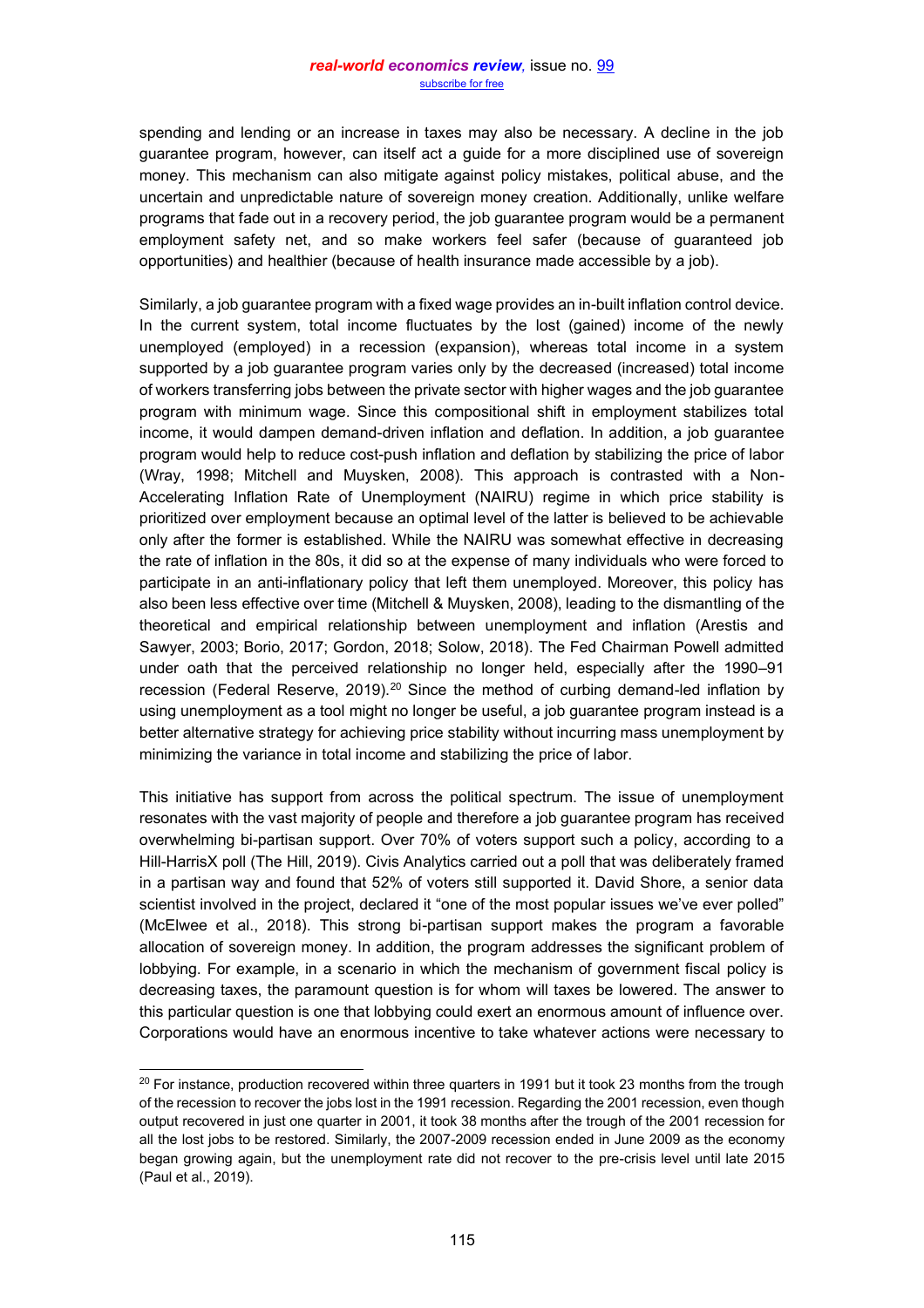receive favorable tax breaks. By contrast, a job guarantee program is largely apolitical and immune to lobbying. Its local administration would ensure that the projects taken on would actually be beneficial for the community and lobbyists would be unable to influence those decisions on a wide scale. In essence, the job guarantee program ensures that sovereign money would be spent in the interest of the community not that of special interest groups.

A job guarantee program would effectively address two problems that plague the current economic system: unemployment and working poverty, along with a multitude of secondary negative effects. A solution is desperately needed in an economy where the inverse relationship between GDP growth and unemployment has weakened because of technological advancement. A job guarantee program is an unparalleled proposal due to its contribution to full employment, timeliness, less discretionary and political nature, less-inflationary effect, and in-built fiscal discipline (proxy)—for minimum money creation (to augment decreasing income) in a downturn and maximum (to rein in increasing income) in an upswing. Such a mandatory spending program does not imply distrust in a central bank's ability to provide an optimum amount of money and to pursue a flexible monetary policy in a complex system like the modern economy. There are, however, dangers associated with the discretionary nature of money creation, as discussed in the previous section, so minimizing these through a job guarantee program would maximize the benefits of the sovereign money system. Finally, there will be shock effect on investment and credit activity when the changeover is made from the present system to the sovereign money system. The simultaneous adoption of a job guarantee can play a role as the cushion to protect the population at large from the effects of the downturn induced by the system change.

## **5. Job Guarantee and Other Fiscal Programs**

## *5.1. Universal Basic Income*

Universal basic income (also known as Citizen's Dividends, but hereafter UBI) refers to the federal government's provision of an equal amount of money to every citizen regardless of income, and is often put forward as a popular policy in a sovereign money system. Geoff Crocker (2020), among others, claims that technology is the driver of economic structural change and that production increasingly requires a more limited number of highly skilled staff and far fewer low-skilled employees. He notes that this trend inevitably reduces the wage component of output, makes earned income deficient in purchasing the production of the economy. He suggests that the only solution is to pay UBI, to augment earned income in order to sustain aggregate demand. In this section, we will contrast UBI with the job guarantee program to demonstrate that the former is a poor complement to sovereign money creation.

UBI would increase aggregate demand without an increase in aggregate supply, which would give rise to inflation. First, the policy has a negative incentive effect on labor supply because individuals are more likely to leave jobs with low wages or bad working conditions after the inception of such a program. Second, consumption would go up through wealth effects and the reduction of uncertainty (a decline in liquidity preference). Such a combination of decreased aggregate supply coupled with increased aggregate demand would undoubtedly lead to inflation. The most important issue is whether low-income households could purchase essential goods and services, such as food, housing, transportation, healthcare, childcare, at affordable prices. Such inflationary impacts, however, would not improve the situation of the poor as much as is claimed by UBI proponents, since the excess aggregate demand, if not all of it, would be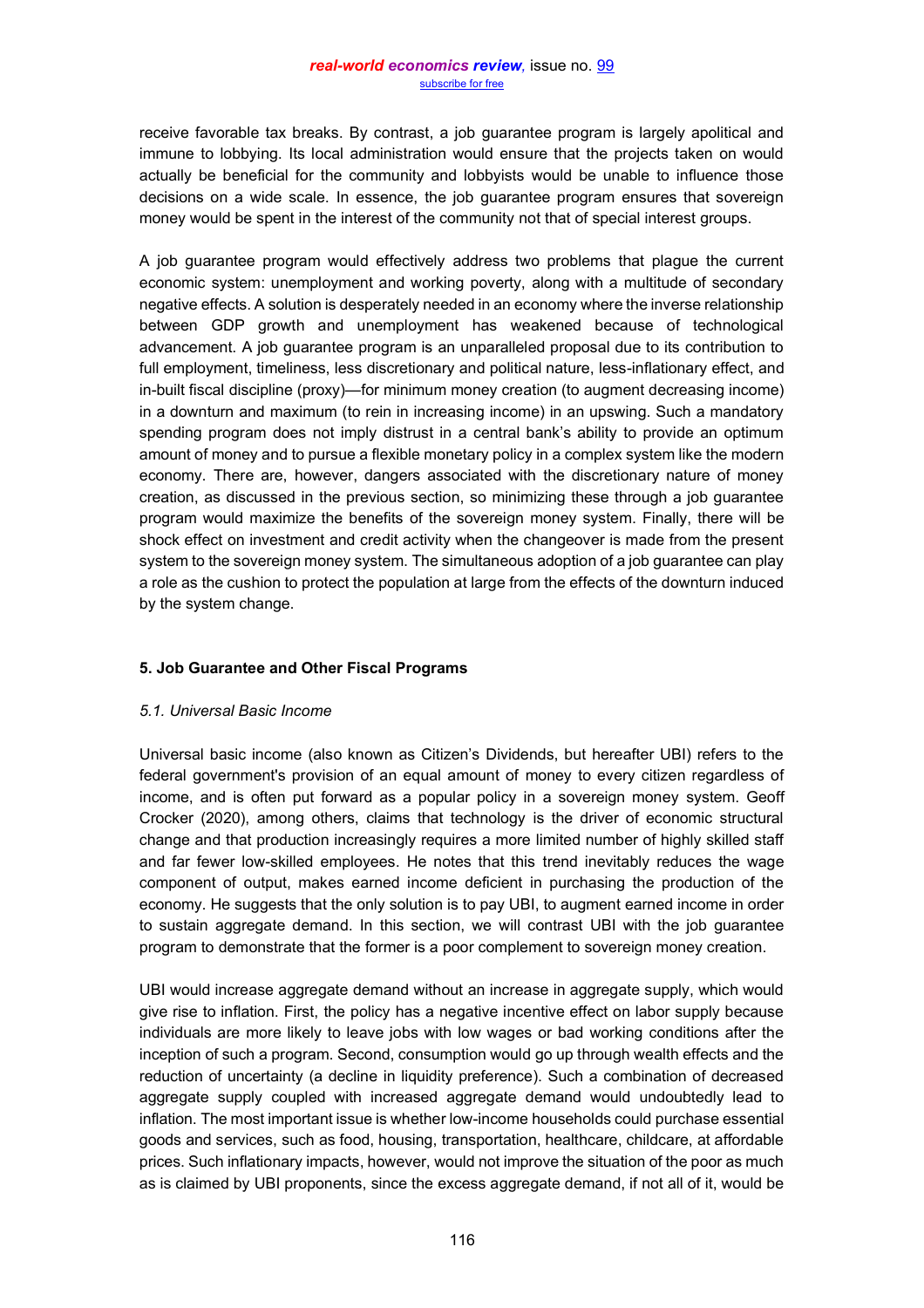inflated away. Any attempt to restore the purchasing power of the UBI would simply fuel more inflation. Conversely, a job guarantee program injects newly created money into the lagging sectors where resources and inputs lie idle, thereby increasing the supply of below-potential industries. In other words, sovereign money is directly targeted at those in the least tight labor market and less inflationary sectors. As supply (the production of goods and services) and demand (the creation of new money) increase broadly in tandem, inflation can be avoided to some degree. Additionally, the countercyclical size of the program can stabilize the general price level by stabilizing total income, as mentioned before, whereas UBI has no such mechanism.

UBI is clearly an ineffectual means of income redistribution. It is true that UBI offers income support for households' consumption, especially in face of the loss of income resulting from automation-driven reductions in the labor force. In this way, however, the government finances profits made by businesses and thus also unearned income such as pensions, dividends, and capital gains. In fact, UBI reinforces the current capital-favoring market structure and the dominant power of shareholders (Baranes, 2020). Wealthier households would use their cash subsidy mostly to purchase income generating assets, such as stocks and real estate, thereby feeding their GDP-disproportionate accumulation of financial assets. By contrast, the impoverished parts of the population would spend most of their income on basic necessities without any surplus for acquiring assets. Such a distributional bias, would not only further exacerbate wealth inequality, but also benefit capital revenue at the expense of earned income. On the other hand, the objective of the job guarantee program is to radically restructure the system so that the issue of income inequality is directly addressed. This would be achieved through a direct increase in the income of the lowest wage earners (who would leave jobs with lower pay than the program provides), as well as the unemployed. Galbraith (1998) finds that higher employment tends to be associated with increasing relative wages for the poor and reducing poverty. Thus, regionally-based job creation programs also eliminate inequality between geographical regions by helping communities in disadvantaged areas to maintain continuity of income and labour force attachment.

Unemployment has a vast array of negative social effects, including alcoholism, depression, anxiety, violent crime, and even suicide (Linn et al., 1985; Raphael and Winter-Ebmer, 2001; Nordt et al., 2015). UBI is based upon the conjecture that simply providing individuals with money will solve these problems. This is most probably an erroneous assumption, as evidenced by the fact that individuals' desire for jobs is not purely monetary (Beveridge, 1945; Darity and Goldsmith, 1996; Sen, 1999). From this insight, the conclusion can be drawn that all of the problems connected to unemployment will be better solved through a job guarantee program that addresses the issue directly rather than by monetary measures. In addition to contributing to mental and physical health, the programs also help workers maintain their work habit and skills.

UBI relies on the market to determine the composition of output. Job guarantee initiatives not only support aggregate demand by offering an income (to those who need one most), as UBI does, but also hire workers and allocate resources in order to provide socially and environmentally desirable goods and services (ones that are not considered commercially profitable in the private sector). New Deal work programs, for instance, showed to tackle the environmental issues of the time (Salmond, 1967). A sovereign money system fundamentally solves the affordability problem, but is still subject to real constraints. As long as there are real resources and labor available but not utilized by profit-seeking businesses, employing them to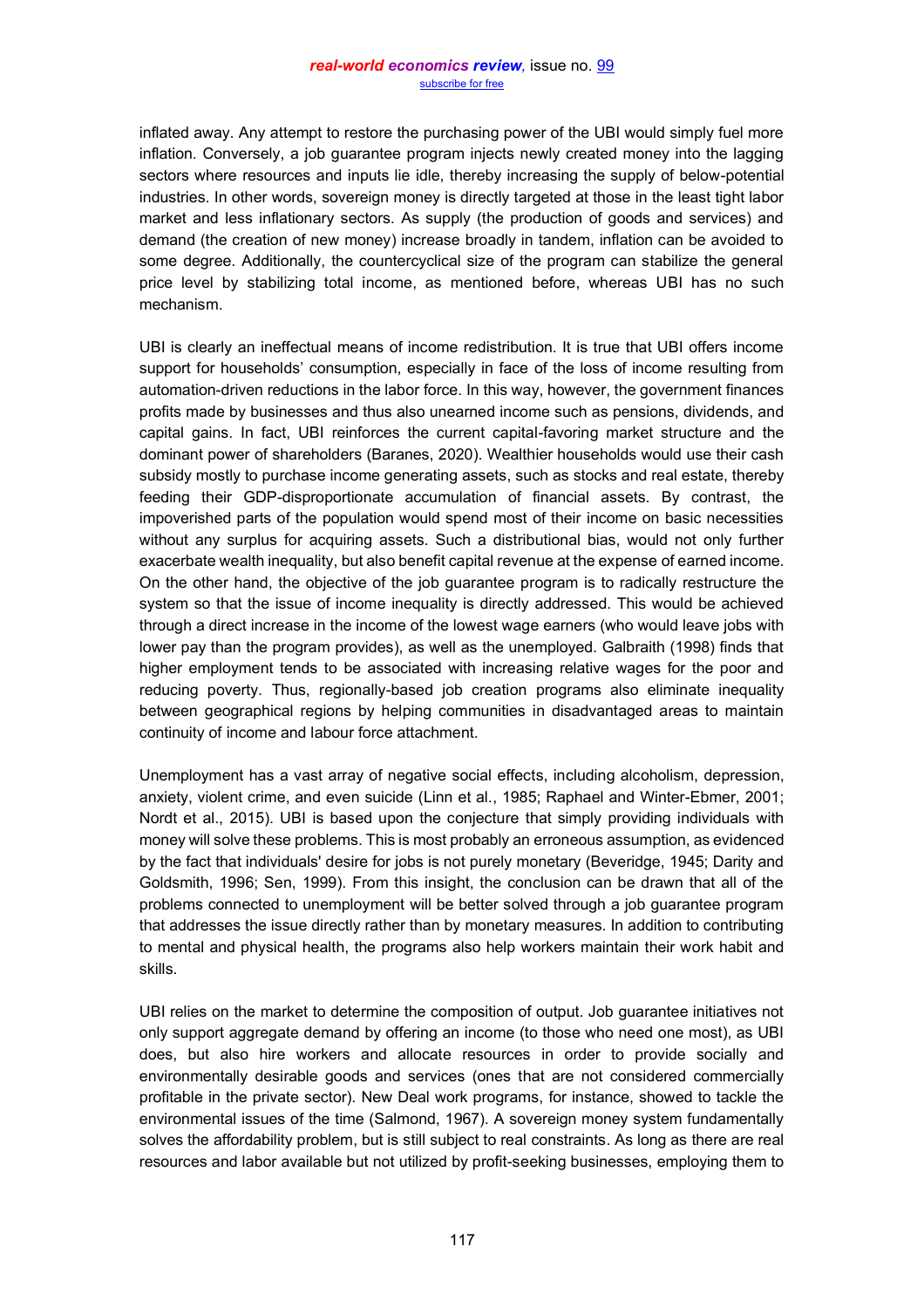support local community development and advance environmental sustainability would maximize social value creation.21

In summary, job guarantee programs are superior to UBI because the former would not trigger significant levels of inflation, but would alleviate inequality, solve a host of social and unemployment-related problems, and provide public goods and services that society needs. A job guarantee program would result in true economic growth and assist those most in need without the adverse effects that would be created by UBI.

#### *5.2. Demand Management Policies*

A job guarantee program is a more effective policy than the conventional "Keynesian" demand management policies, that have been widely adopted in the post-war period. These ineffective initiatives are trickle-down programs, wherein job creation is the last step in a complex transmission mechanism. Unsurprisingly, empirical data demonstrates that these top-down policies have positively affected firms with regards to growth and profits, but have failed to effectively improve employment (Tcherneva, 2013). Moreover, these programs actually exacerbate inequitable income distribution issues since they improve the conditions of highlypaid workers first. They do so under the assumption that these workers spend more, which eventually results in increased employment for the less-skilled workers. These policies have not been successful enough to make any meaningful change in aggregate employment, and furthermore, income growth has become more inequitably distributed with nearly every postwar expansion (Tcherneva, 2014).

In addition, the effectiveness of these programs will continue to diminish as time progresses on account of technological expansion. Some of the world's largest companies, including Apple and AT&T, are experiencing increasing market capitalizations coupled with a decreasing number of employees (West, 2018). Automated systems are now practical substitutes for lessskilled workers (West, 2015; RBC, 2014). Under the post-war Keynesian expansionary policies, there is no assurance that newly-created money will not simply go towards buying machines or asset markets as opposed to hiring people. This is not to say that this program has no positive impact on the economy. However, its effect on employment and the real economy, per dollar of government spending, is far smaller than the effect of a more direct program like the job guarantee. As with UBI, it is highly likely that benefits will accrue to asset holders. The job guarantee program, on the other hand, targets those who are most in need of income and the source of aggregate demand since it "hires off the bottom" (Michell and Wray, 2006). This kind of a bottom-up approach would prioritize increased employment over corporate profit, help to ameliorate income distribution problems, since it does not rely on faulty transmission mechanisms, and provide willing and able workers with jobs in a world where certain forms of human productivity are less and less in demand.

 $21$  "JG workers could participate in many community-based, socially beneficial activities that have intergenerational payoffs, including urban renewal projects, community and personal care, and environmental schemes such as reforestation, sand dune stabilisation, and river valley and erosion control." (Michell and Muysken, 2008, p. 242)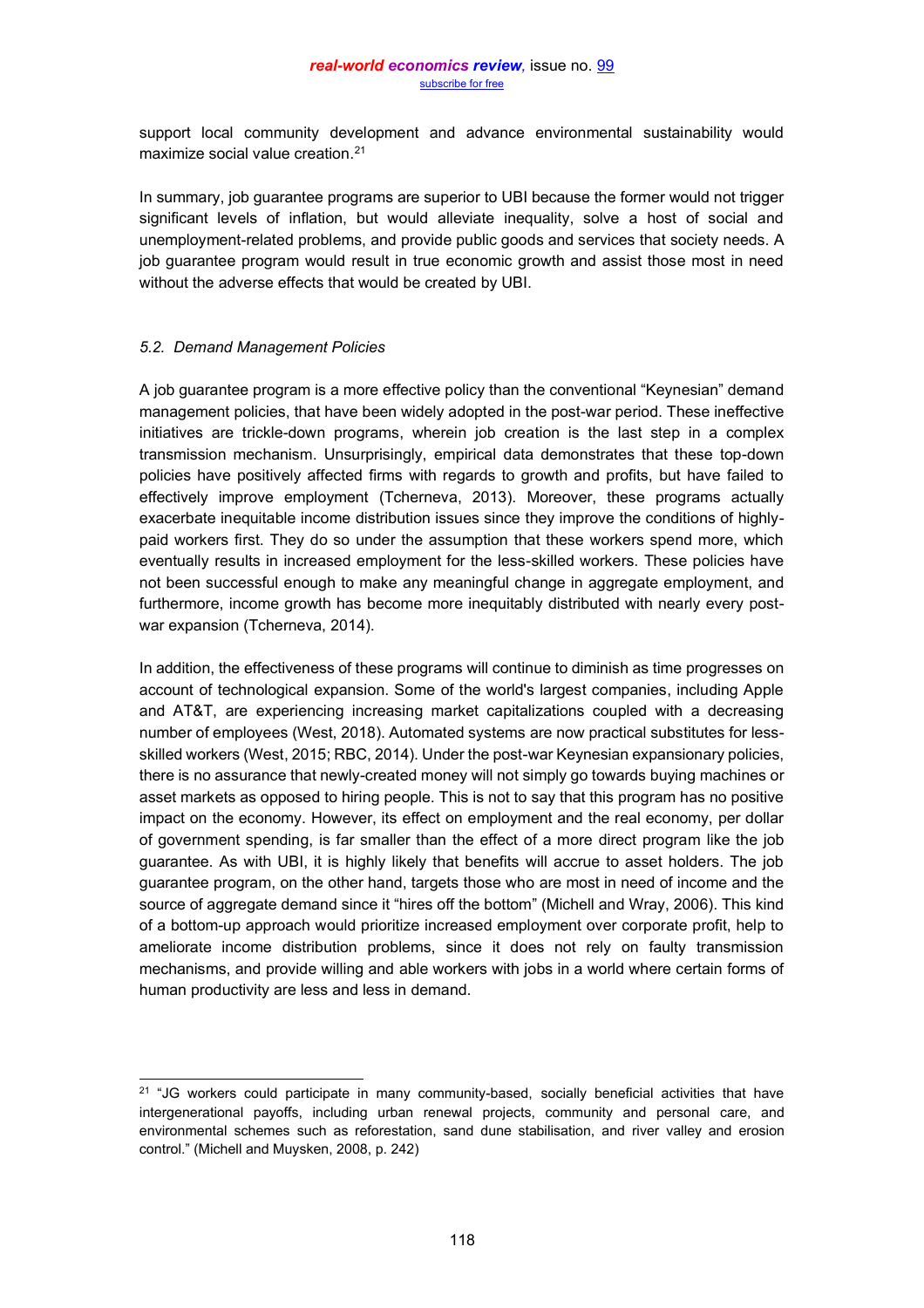## **6. Remaining Issues for a Job Guarantee Program**

If a job guarantee program is to be implemented, it must be done with precision and forethought. While this paper is strongly in favor of the initiative and considers it to be an extremely effective solution to a variety of problems, there are a few criticisms that warrant consideration. The concerns include the following: the potential disruption of private sector businesses, the possibility of job guarantee workers being stigmatized, and the inability of the program address structural unemployment.

It has been suggested that a job guarantee program would impair private enterprise (Gulker, 2018 among others). This is due to the fact that it could incentivize workers to exit the private sector, thus causing a labor shortage, and that it would inadvertently increase the minimum wage, which some believe would be harmful, particularly to small businesses. First of all, a certain degree of disruption is assumed under this policy. If businesses cannot remain viable without underpaying their workers, they are inefficient and will be replaced by more efficient businesses. The job guarantee program seeks to upgrade the wage and treatment standards of the labor market, and businesses that are unable to function in this new paradigm will become insolvent. The program does not intend to replace effective, equitable private sector businesses and, if properly carried out, it will not do so. Rather, the job guarantee program will increase aggregate demand on account of increased employment, benefiting firms considerably. A simulation carried out by the Levy Economics Institute found that such a program would actually increase private sector employment by 3 to 4 million jobs (Nersisyan and Wray, 2019). Analyses of the work programs implemented under the New Deal in the 1930s have found that they had no adverse influence on private sector employment (Bernanke, 1986; Wallis and Benjamin, 1981). Finally, the Fiscal Policy Institute (2004) found that states with high minimum wages are better for small businesses; to be specific, small businesses actually grow twice as fast in such an environment.

Another concern about this program is the possible stigmatization of workers, rendering them unable to move to private sector employment later (National Resources Planning Board 1942: 221; Salmond 1967; Jensen 1989). The job guarantee is unique in the sense that it has wide support across the political spectrum. This makes it far less likely to create any stigma, as compared to a highly politicized program like welfare. Moreover, the stigma around the workers involved in the program would undoubtedly be less than the stigma around unemployment, which is, of course, the alternative. A well planned, implemented, administered, and audited program would definitely improve the utilization and training of workers' skills and the productivity of the program. A statement from the National Resources Planning Board regarding this issue in the context of the New Deal programs explains that stigmatization was not a significant problem and it decreased over time:

"Yet despite the fact that prejudice against the hiring of WPA workers is known to exist among some private employers, there appears to have been a distinct enhancement of the social status of the project worker. This change of attitude has been in no small measure due to an increased appreciation of the value of the work performed, which in turn has reflected a more mature experience of administration and a more careful planning of projects" (National Resources Planning Board, 1942, p. 250).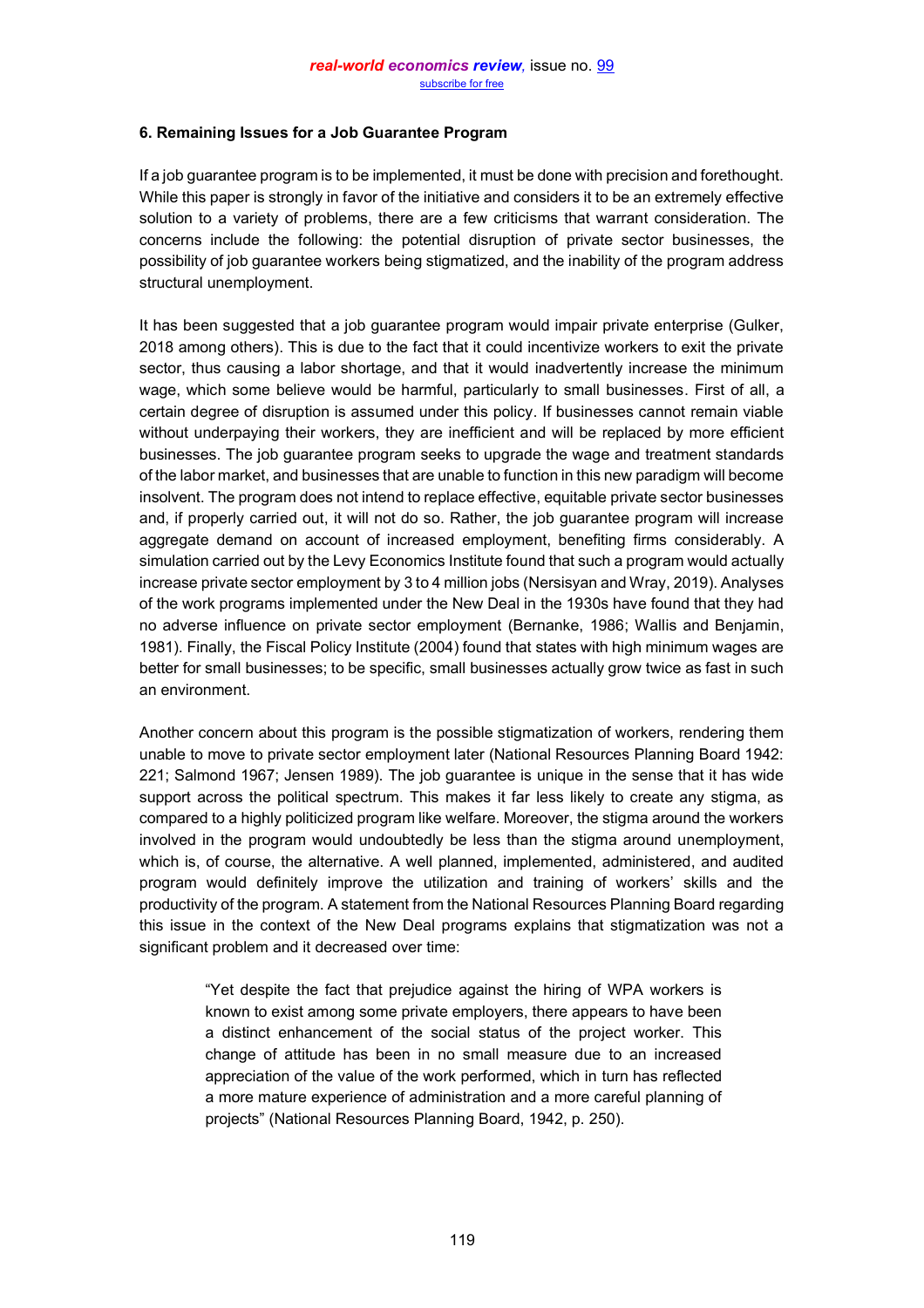Finally, some opponents of the job guarantee program assert that it would not address unemployment brought about by structural changes (Sawyer, 2003; Seccareccia, 2004). Contrary to the critics, a job guarantee is the perfect initiative to solve structural unemployment in a dynamic economy, as the job guarantee program can promote training initiatives (see Mitchell, 1998). Although not all training and education tackle structural unemployment, they improve labor productivity by helping workers in the program attain and use work-related knowledge and skills through on-the-job training. Therefore, projects that job guarantee workers participate in should be designed with technological advancements in mind, so that when individuals are hired out of the program into the private sector they are equipped with relevant skills. It is the case, however, that most of the projects envisioned in a job guarantee program are deliberately labor-intensive and require very little capital equipment and training (Mitchell, 1998) in order to accommodate the least-skilled or a labor segment that experiences the highest unemployment. As such, the public sector can adopt more labor dependent forms of production, with social as well as macroeconomic concerns in mind, freeing up capital that private sector firms can then utilize.

The job guarantee program must be executed carefully. If it is done in such a manner, the benefits will far outweigh the costs. Through proper implementation, it will minimize the damage to private enterprise, serve as an effective stepping stone toward employment in the private sector without stigma, and it will tackle structural unemployment through training and education.

# **7. Conclusion**

Through the course of this paper we have: 1) defined the sovereign money system and the job guarantee program, 2) outlined the ways in which both of these initiatives can solve many of the problems inherent in our current economic system, 3) demonstrated how the job guarantee program is a more effective form of policy than UBI and demand management under a sovereign money system, and 4) addressed possible criticisms of the program. In the evaluation of theoretical proposals, it is important not to lose sight of the real lives at stake and the fact that government policy can exert an enormous degree of influence over the everyday lives of each and every citizen. The paper firmly contends that, through the combination of the sovereign money system and a job guarantee program, the environmental, societal and economic maladies associated with both excessive bank lending and unemployment would be effectively addressed and even remedied. This view is far from illusory, but rather represents a concrete and pragmatic means of moving towards a better future for everyone.

Although there are many remaining issues to be addressed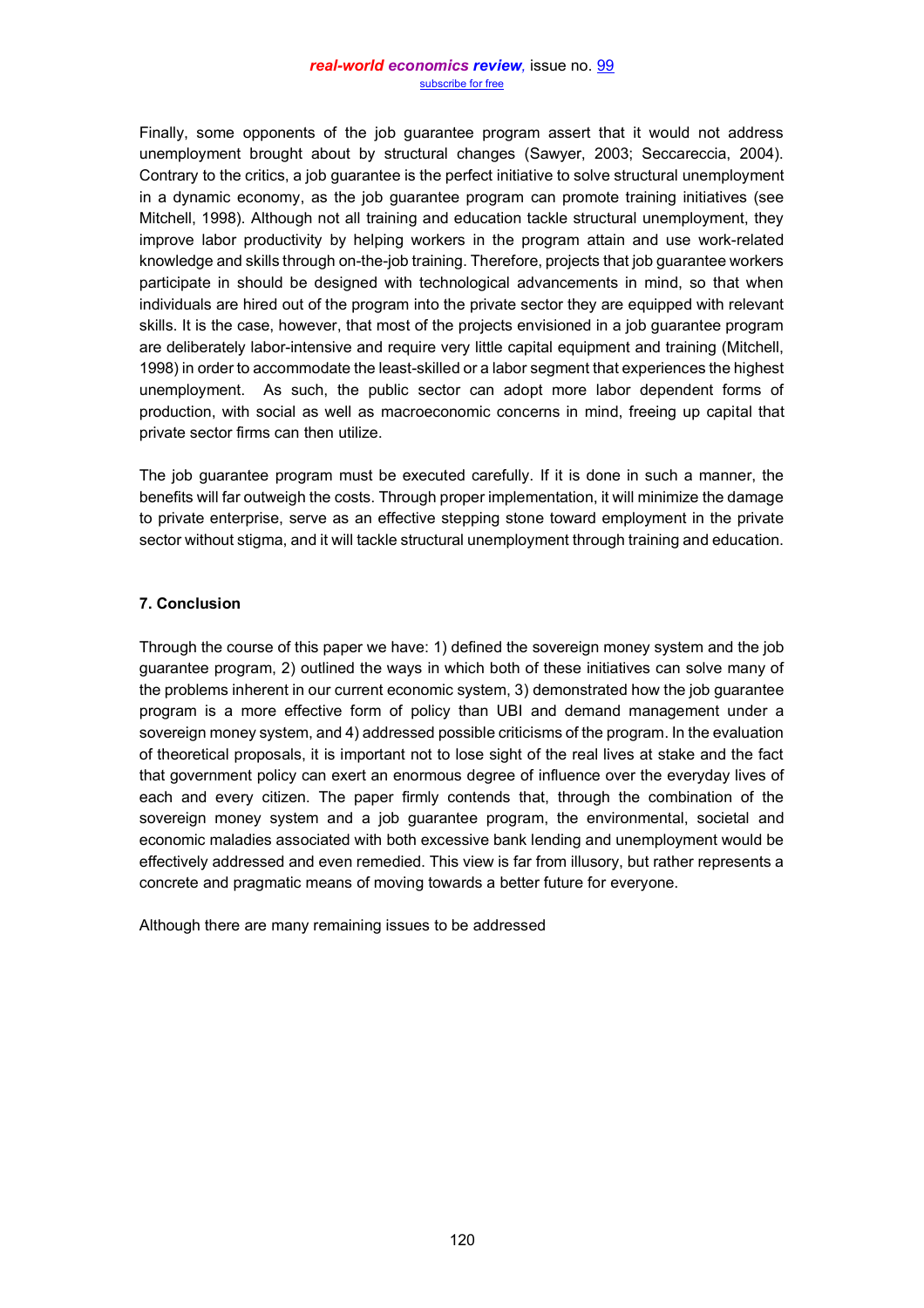#### *real-world economics review,* issue no. [99](http://www.paecon.net/PAEReview/issue99/whole99.pdf) [subscribe for free](http://www.feedblitz.com/f/f.fbz?Sub=332386)

#### **References**

Anderson, Andy, and Ronnie Morrison. *Moving On*. Helensburgh: Scottish Monetary Reform, 2014. [www.scottishmonetaryreform.org.uk.](http://www.scottishmonetaryreform.org.uk/)

Arestis, Philip, and Sawyer, Malcolm. "Reinventing Fiscal Policy." Journal of Post Keynesian Economics, 26.1 (2003): 3-25.

Bank of England. *Economic Models at the Bank of England*. Bank of England, (1999a).

Bank of England. "The Transmission Mechanism of Monetary Policy." Bank of England Quarterly Bulletin *Q2*, (1999b).

Baranes, Avraham. "Intangible Assets and the Financialized Business Enterprise: A Veblen-Commons Approach" Journal of Economic Issues, 54.3 (2020): 692-709.

Benes, Jaromir, and Michael Kumhof. "The Chicago Plan Revisited." IMF Working Paper No. 12/202, 2012.

Bernanke, Ben S. "Employment, Hours, and Earnings in the Depression: An Analysis of Eight Manufacturing Industries." American Economic Review 76.1 (1986): 82-109.

Beveridge, W. H. *Full Employment in a Free Society*. Allen & Unwin, 1945.

Crocker, Geoff. *Basic Income and Sovereign Money: The Alternative to Economic Crisis and Austerity Policy*. Springer International Publishing, 2020.

Darity, William A., and Arthur H. Goldsmith. "Social Psychology, Unemployment and Macroeconomics." *Journal of Economic Perspectives* 10.1 (1996): 121-140.

Davidson, Paul, "Is Probability Theory Relevant for Uncertainty? A Post Keynesian Perspective." *Journal of Economic Perspectives* 5.1 (1991): 129-143.

Del Mar, Alexander. *History of Monetary Systems*. E. Wilson, 1895.

Dow, Sheila. C. "Uncertainty and Monetary Policy." Oxford Economic Papers 56 (2004): 539-561.

Dyson, Ben, Graham Hodgson, and Frank Van Lerven. "Would a sovereign system be flexible enough?" Positive Money, (2015).

Dyson, Ben, Graham Hodgson, and Frank Van Lerven. "Sovereign Money: An Introduction." Positive Money, (2016).

Federal Reserve. "Federal Reserve Chair Jerome Powell Testimony on The State of The Economy", House Financial Services Committee, July 10, 2019, [www.c-span.org/?462331-1/fed-chair-warns](http://www.c-span.org/?462331-1/fed-chair-warns-weakening-economic-growth-pledges-serve-full-year-term)[weakening-economic-growth-pledges-serve-full-year-term.](http://www.c-span.org/?462331-1/fed-chair-warns-weakening-economic-growth-pledges-serve-full-year-term)

Fiscal Policy Institute. "State Minimum Wages and Employment in Small Businesses." Fiscal Policy *Institute*, 21 Apr. 2004.

Fisher, Irving. *100%-money*. Yale University, 1935.

Forstater, Matthew. "Full Employment Policies Must Consider Effective Demand and Structural and Technological Change." (Paper No 14.). C-FEPS Working (2001).

Galbraith, James K. *Created Unequal: The Crisis in American Pay.* New York: Free Press, 1998.

Gordon, Robert. "Friedman and Phelps on the Phillips curve viewed from a half century's perspective." *Review of Keynesian Economics* 6.4 (2018): 425-436.

Gudehus, Timm. *Dynamische Märkte: Grundlagen und Anwendungen der analytischen Ökonomie*. Berlin: Springer, (2015).

Gulker, Max. *The Job Guarantee: A Critical Analysis*. American Institute for Economic Research, (2018).

Harvey, Philip. *Securing the right to employment: social welfare policy and the unemployed in the United States*. Princeton University Press. 1989.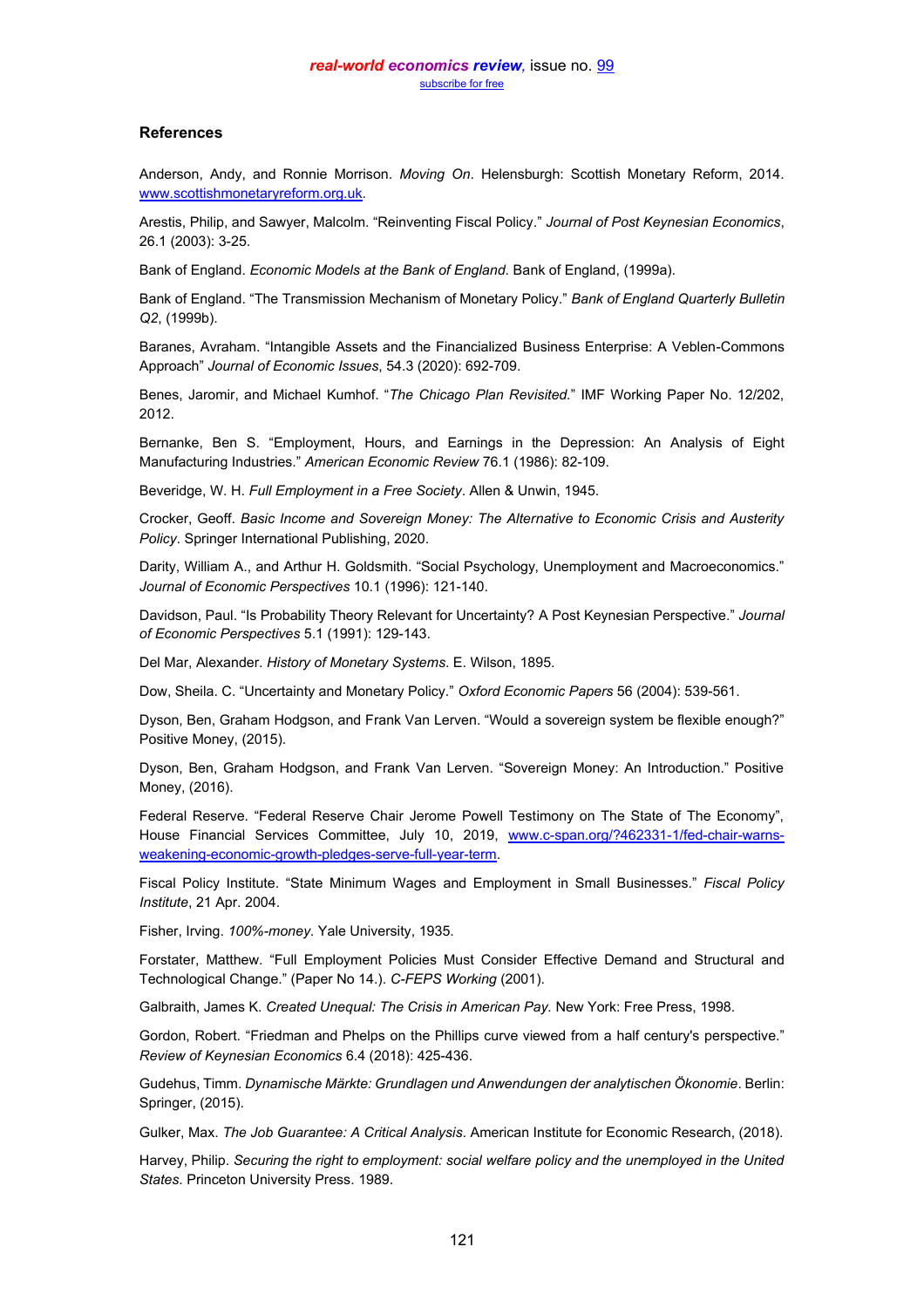Harvey, Philip. "Combating Joblessness: An Analysis of the Principal Strategies That Have Influenced the Development of American Employment and Social Welfare Law During the 20th Century." Berkeley *Journal of employment and labor law 21. 2 (2000): 677-758.* 

Hickel, Jason. "To Deal with Climate Change We Need a New Financial System." The Guardian, 5 Nov. 2016.

Huber, Joseph, and James Robertson. *Creating New Money. London: New Economics Foundation*, 2000.

Huber, Joseph, "Modern Money Theory and New Currency Theory," A Comparative Discussion, Real*world economics review* 66 (2014): 38-57.

Huber, Joseph. *Sovereign Money ± Beyond Reserve Banking*, Palgrave Macmillan, 2017.

Huber, Joseph, *Dominant Money* (2020). Available at SSRN: [https://ssrn.com/abstract=3513411 or](https://ssrn.com/abstract=3513411%20or%20http:/dx.doi.org/10.2139/ssrn.3513411)  [http://dx.doi.org/10.2139/ssrn.3513411](https://ssrn.com/abstract=3513411%20or%20http:/dx.doi.org/10.2139/ssrn.3513411)

The Hill. "Majority of Voters Support a Federal Jobs Guarantee Program," The Hill, October 30, 2019.

Jackson, Andrew. *Sovereign Money: Paving the Way for a Sustainable Recovery*. Positive Money, 2013.

Jensen, Ricard. "The Causes and Cures of Unemployment in the Great Depression." The Journal of *Interdisciplinary History* 19.4 (1989): 553-83.

Kim, Hongkil. "The Relationship Between Public Debt Accumulation and Default Risk Under the ECB's Conventional Vs. Non-standard Monetary Policy: A Panel Data Analysis of 9 Eurozone Countries (2000- 2015*)." Journal of Post Keynesian Economics*, 43.1 (2020): 112-130.

Kindleberger, Charles P., and Robert Z. Aliber. *Manias, Panics and Crashes: A History of Financial Crises*. New York: Basic Books, 2015.

Koo, Richard. "The World in Balance Sheet Recession: Causes, Cure, and Politics." Real-world *Economics Review* 58.12 (2011): 19-37.

Lawson, Tony. "Probability and Uncertainty in Economic Analysis." Journal of Post Keynesian Economics 11.1 (1988): 38-65.

Linn, Margaret W., Richard Sandifer, and Shayna Stein. "Effects of Unemployment on Mental and Physical Health." American Journal of Public Health 75.5 (1985): 502-506.

Mayer, Thomas. "How can Sovereign Money Be Brought Into Circulation? Accounting Options For A Central Bank.<sup>"</sup> Sovereign Money (2013).

McElwee, Sean et al., "Why Democrats Should Embrace a Federal Jobs Guarantee," The Nation, March 20, 2018.

Mellor, Mary. *Debt or Democracy. Public Money for Sustainability and Social Justice*. London: Pluto Press, 2016.

Minsky, Hyman. "The Role of Employment Policy." in Margaret S. Gordon (ed.) Poverty in America. Chandler Publishing Company (1965).

Minsky, Hyman, "Suggestions for a Cash Flow-Oriented Bank Examination," in Federal Reserve Bank of Chicago, ed., Proceedings Unauthenticated of a Conference on Bank Structure and Competition (Chicago: Federal Reserve Bank of Chicago, 1975): 150-184.

Minsky, Hyman. *Stabilizing an Unstable Economy*. Yale University Press, 2008.

Mitchell, William. "The buffer stock employment model: full employment without a NAIRU', *Journal of Economic Issues*, 32.2 (1998): 547-55.

Mitchell, William, and L. Randall Wray. "In Defense of Employer of Last Resort: A Response to Malcolm Sawyer." *Journal of Economic Issues* 39.1 (2005): 235-244.

Mitchell, William, and J. Muysken. *Full Employment Abandoned: Shifting Sands and Policy Failures*. Edward Elgar, 2008.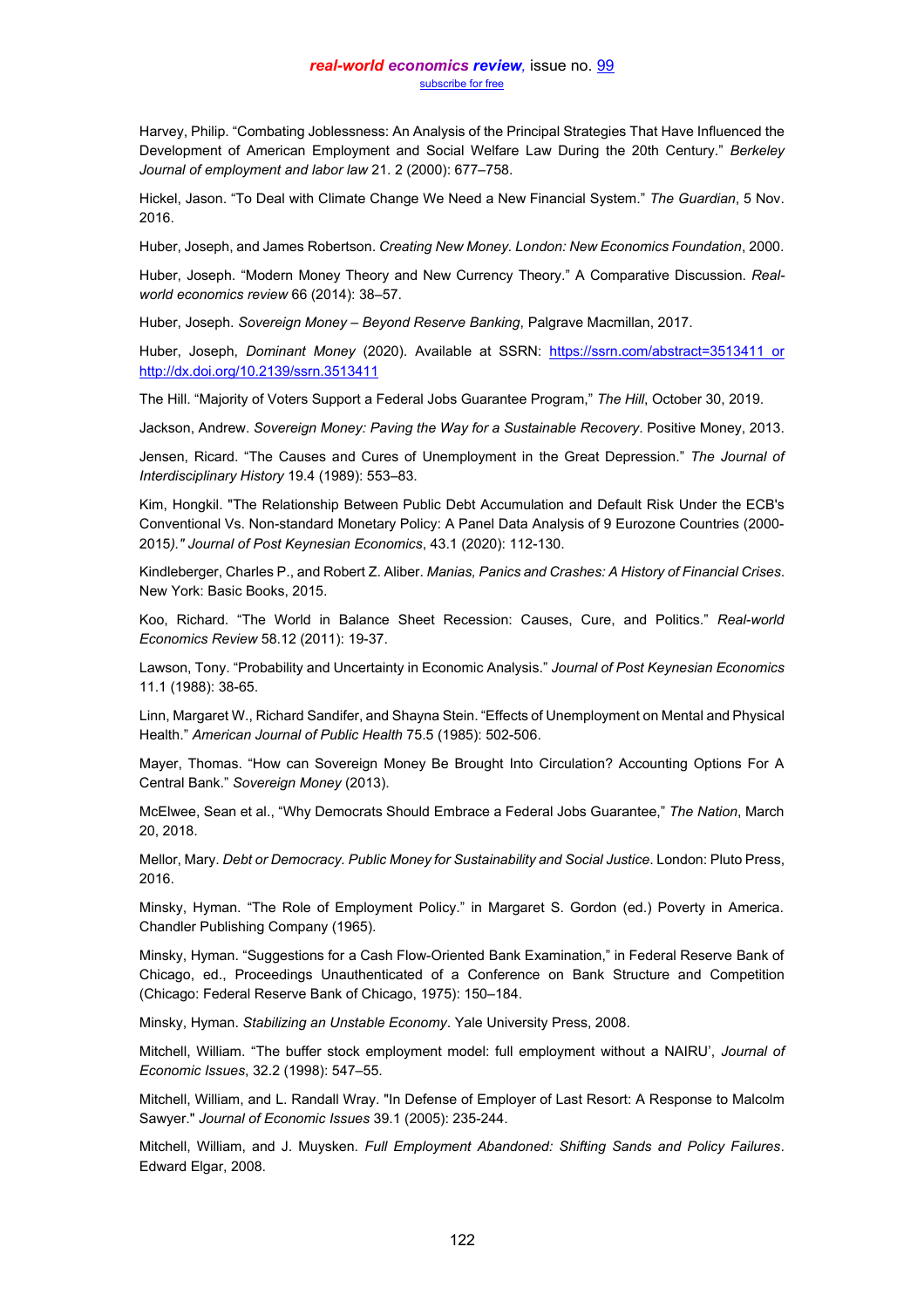National Resources Planning Board. *Security, Work, and Relief Policies.* Washington, DC: U.S. Government Printing Office, 1942.

Nersisyan, Yeva, and Larry Randall Wray. "How to pay for the Green New Deal." Levy Economics Institute of Bard College, Working Paper No. 931, 2019.

Nordt, Carlos, et al. "Modelling Suicide and Unemployment: A Longitudinal Analysis Covering 63 Countries, 2000-11." The Lancet Psychiatry 2.3 (2015): 239-245.

Ormerod, Paul. *The Death of Economics*. Faber & Faber. 1994.

Orphanides, Athanasios, and Simon van Norden. "The Unreliability of Output-Gap Estimates in Real Time." Review of Economics and Statistics 84.4 (2002): 569-583.

Paul, Mark, William Darrity, and Darrick Hamilton. "The Federal Job Guarantee - A Policy to Achieve Permanent Full Employment." Center on Budget and Policy Priorities, 25 Apr. 2018.

RBC Global Asset Management. "Global Megatrends: Automation in Emerging Markets." RBC GAM *Fundamental Series* (2014).

Raphael, Steven, and Rudolf Winter-Ebmer. "Identifying the Effect of Unemployment on Crime." The *Journal of Law and Economics* 44.1 (2001): 259-283.

Raghuram G. Rajan *Fault Lines: How Hidden Fractures Still Threaten the World Economy*. Princeton University Press, 2010.

Salmond, John. *The Civilian Conservation Corps, 1933±1942*. Duke University Press, 1967.

Sawyer, Malcolm, "Employer of Last Resort: Could it Deliyer Full Employment and Price Stability?." *Journal of Economic Issues* 37.4 (2003): 881-907.

Seccareccia, Mario. "What Type Of Full Employment? A Critical Evaluation of 'Government as the Employer of Last Resort' Policy Proposal." *Investigacion Economica* 43.246 (2004): 15-43.

Sen, Amartya. *Development as Freedom*. Anchor Books, 1999.

Shaw, William Arthur. *The History of Currency 1252±1896*. New York: Putnam, 1896.

Soddy, Frederick. *The Role of Money*. *What it should be, contrasted with what it has become*. George Routledge and Sons Ltd, 1934.

Striner, Richard. *How America Can Spend Its Way Back to Greatness A Guide to Monetary Reform*. Santa Barbara, CA: Praeger, 2015.

Tcherneva, Pavlina R. "Growth for Whom?." Levy Economics Institute of Bard College, One Pager No. 47, October 6, 2014.

Tcherneva, Pavlina R. "Reorienting Fiscal Policy: A Critical Assessment of Fiscal Fine-Tuning." Levy Economics Institute of Bard College, Working Paper No.772, 2013.

Tcherneva, Pavlina R. *The Case for a Job Guarantee*. Polity Press, 2020.

Turner, Adair. *Between Debt and the Devil. Money, Credit and Fixing Global Finance*. Princeton: Princeton University Press, 2015.

Tymoigne, Eric. "Law, Sovereignty and the Monetization of the European Economies: A Review of Making Money and Money in the Western Legal Tradition." Journal of Post Keynesian Economics 43.2 (2020): 317-340.

Van Lerven, Frank. "A Guide to Public Money Creation: Outlining the Alternatives to Quantitative Easing." Positive Money (2016).

Wallis, John Joseph, and Daniel K. Benjamin. "Public Relief and Private Employment in the Great Depression." Journal of Economic History 41.1 (1981): 97-102.